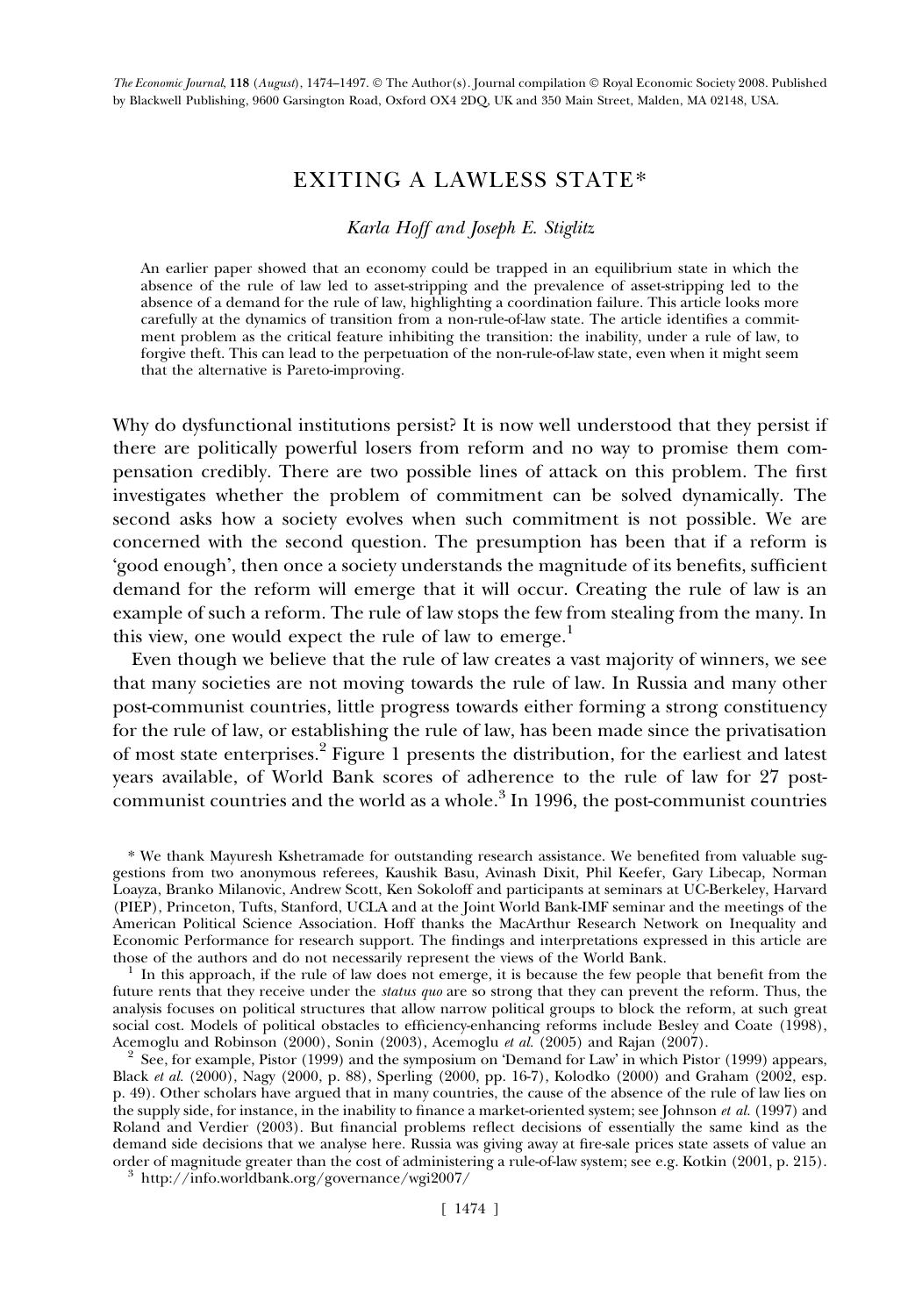had on average slightly less adherence to the rule of law than the world as a whole but showed low dispersion. Between 1996 and 2005, a twin peaks pattern emerged for the post-communist countries and for the world: some post-communist countries achieved a good measure of rule of law, while for the majority, scores remained low or deteriorated. Holmes (2002) reflects a widely shared view (see fn. 2) when he writes that in Russia the central obstacle to the emergence of the rule of law is the lack of demand:

No well-organised constituency for a rule-of-law system exists in Russia today. Putin may sincerely want to introduce the rule of law. He may repeatedly announce that he is going to create it. ...These subjective intentions are irrelevant, however. The rule of law is going to emerge only if there are strong constituencies supporting it. (p. 87)

One possible explanation for this puzzle is that the rule of law is not such a great thing. Perhaps we have overestimated its ability to increase income or underestimated its distributional consequences, in particular, those that cannot be undone by credible commitments to redistribute. For example, the traditional view of the enclosure of the commons in England was that it created large, dispersed benefits. Yet Weitzman (1974) showed that most people could be worse off under the efficient enclosure than under inefficient free access rights.<sup>4</sup> The establishment of the rule of law in a lawless state is a more compelling example of a reform that should engender widespread support, since it is a movement from the jungle to order. Political philosophers from Hobbes to Nozick clearly viewed this kind of reform as an improvement. Economists have argued that although private, relation-based governance may suffice for a middle-income country, the rule of law is necessary to make the transition to a high-income country (Rodrik, 2003, p. 17; Dixit, 2004, p. 82). Yet, as Figure 1 illustrates, many societies do not seem to be moving towards the rule of law.

In this article we offer an alternative explanation. We assume that the rule of law is an institutional change that permits higher levels of welfare to everyone because of the greater incentives to production. We also assume that individuals are forward-looking, with expectations that are consistent with the properties of the underlying model. But we allow individuals who do not believe that a quick transition to the rule of law will occur to adapt their economic activities accordingly. Costs of exiting the lawless state arise endogenously from these adaptive behaviours and engender resistance to reform.

We show this in a simple, dynamic model that builds on our earlier static model of coordination.<sup>5</sup> In the earlier model, agents with control rights over enterprises face two choices: one economic, whether to build the value of their assets or strip them; and one political, whether to adopt the rule of law or not. Given the static nature of that model, only those who choose to build value benefit from the rule of law. Thus, the probability distribution of the political outcome depends on the fraction of the population that chooses to build value, which itself depends on the probability distribution of the political outcome. We showed that self-fulfilling Pareto-inferior equilbria may exist in which few agents build value and thus few demand the rule of law.<sup>6</sup>

<sup>&</sup>lt;sup>4</sup> Subsequently, Allen (1982) challenged the view that the enclosure movement enhanced efficiency.<br><sup>5</sup> See Hoff and Stiglitz (2004a), which also provides a brief review of the transition from communism in Russia. For a d

 $\frac{6}{6}$  For another example of political-economic links with self-fulfilling equilibria, see Chang (2006).

<sup>©</sup> The Author(s). Journal compilation © Royal Economic Society 2008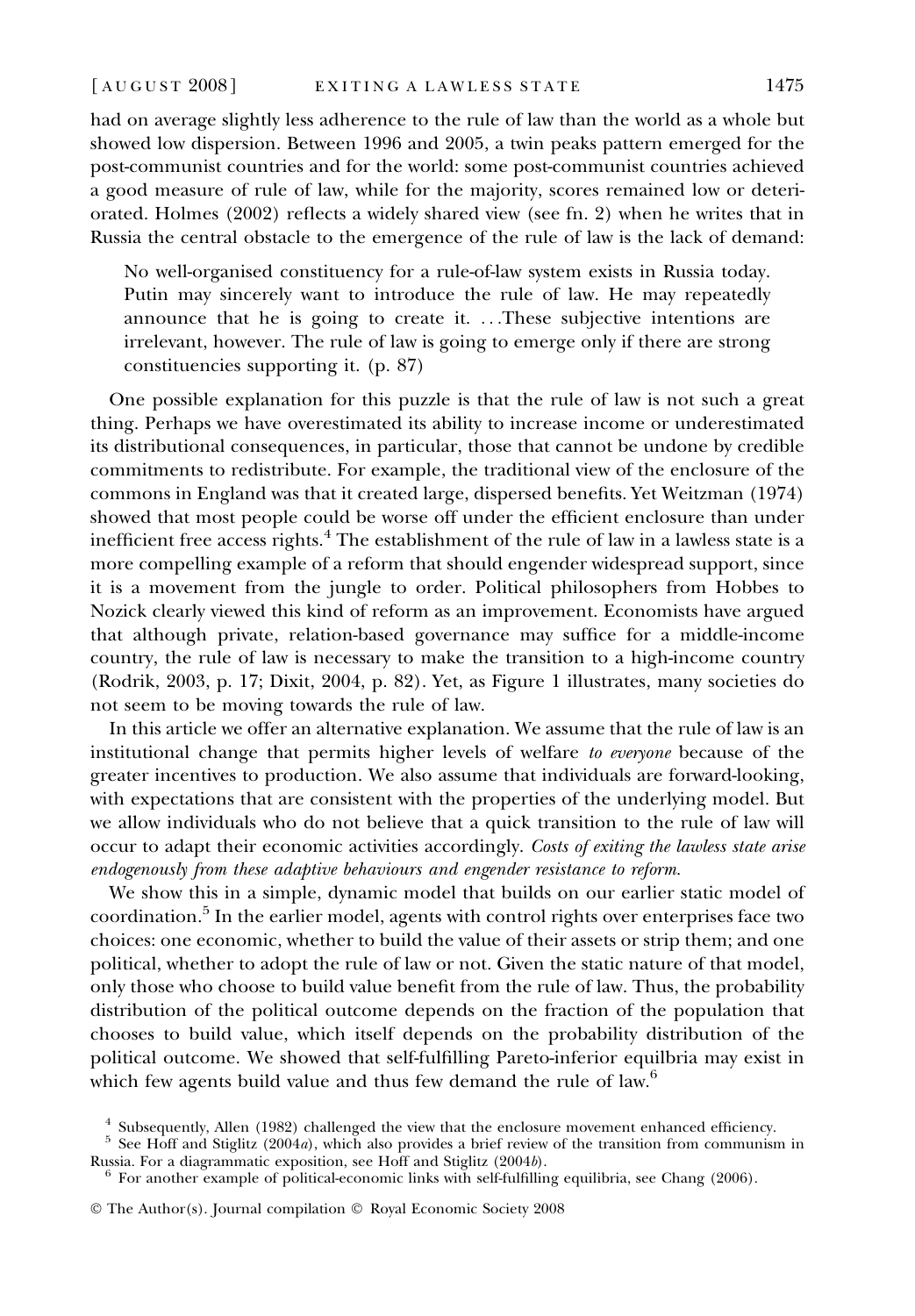

Fig. 1. Distribution of World Bank Rule of Law Scores for Post-communist Countries and All Countries, 1996 and 2005

Note. Indicators are scaled so that the world average and median are zero and the standard deviation is one.

In the dynamic setting that we explore here, all individuals obtain a future benefit from the establishment of the rule of law. Therefore, individuals who strip assets in the current period may vote for creating the rule of law. Their choice depends on the tradeoff between the loss from the expected recapture of part of their stripping income in the transition to the rule of law and the gain with respect to future economic activities.

Asset stripping in our model is like getting 'blood on one's hands', in that it makes an individual vulnerable to a loss in the transition to the rule of law. We do not assume that the blood is never washed away. On the contrary, we make the minimalist assumption that only the current period's return from asset stripping is vulnerable to recapture. However, as long as the non-rule-of-law state persists, some agents may choose to strip assets, period after period. Thus the blood on their hands would be fresh when the rule of law state was created and so they would gain from the establishment of the rule of law only after they began to build value – that is, with a time lag.<sup>7</sup> This can that delay the establishment of the rule of law or even lock the society out of it. Our results highlight a coordination problem that an elected policy maker cannot solve because of a commitment problem inherent in the rule of law.

All that we require to generate the possibility of losers from institutional reform endogenously is that, under the rule of law, society cannot commit itself to zero recapture of income from asset stripping.<sup>8</sup> This commitment problem arises from what scholars take to be key features of any system that provides impartial third party enforcement of property rights and contracts:

(a) Such a legal system should be viewed as a self-enforcing equilibrium between political officials and citizens, and

<sup>&</sup>lt;sup>7</sup> This result is reminiscent of Adsera and Ray (1998), who assume that, for *all* agents, the benefits of coordination come with an *exogenous* delay. Our article explores a mechanism that can generate (for some agents) the delay that Adsera and Ray model as a reduced form.

Or, more precisely, that the risk of recapture will not increase under the rule of law.

<sup>©</sup> The Author(s). Journal compilation © Royal Economic Society 2008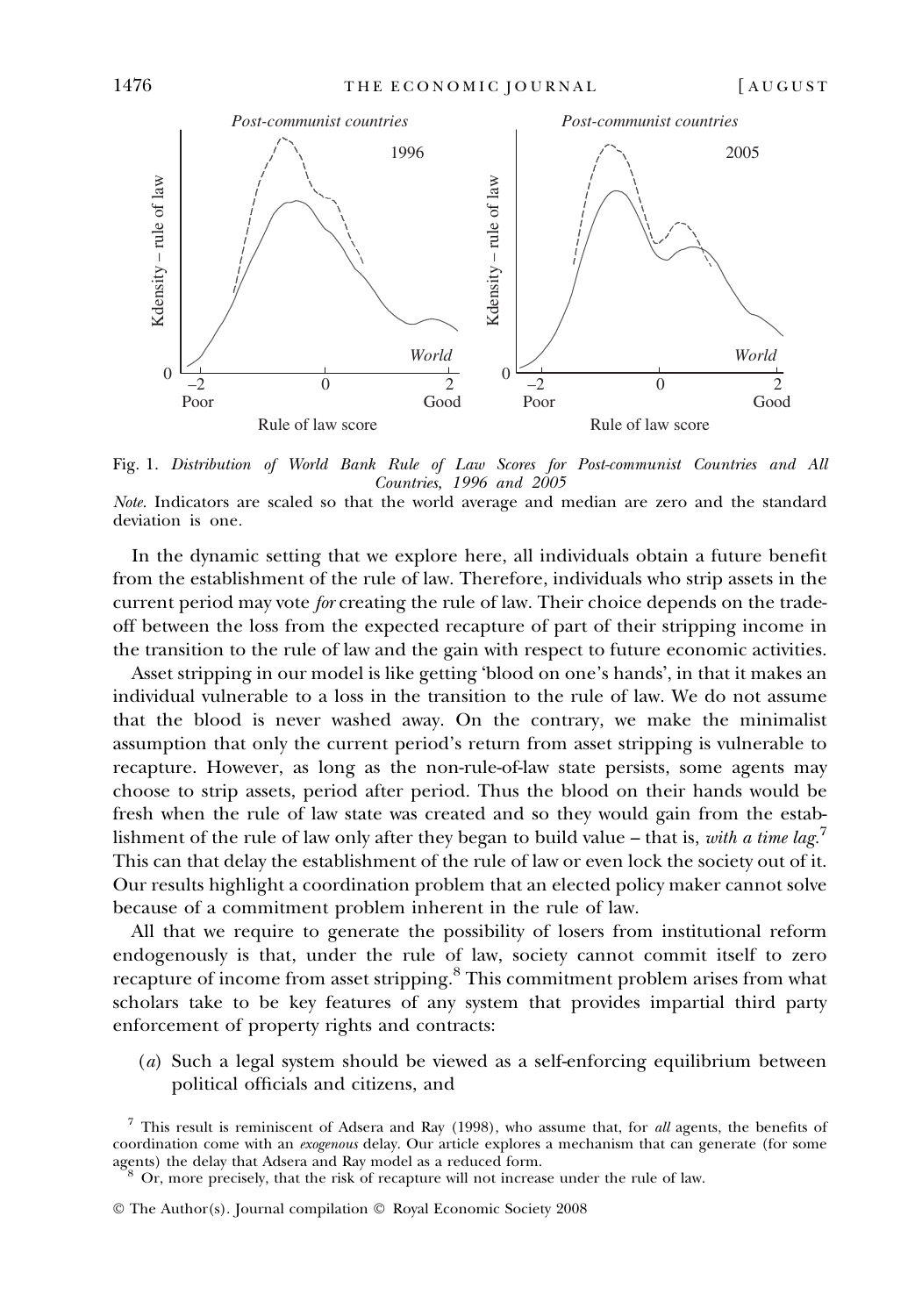(b) Only if the distribution of power is such that conflicting actors seek to resolve their conflicts by recourse to law does law rule.

Following from these two properties is a third, namely,

 $(c)$  The contents of the rule of law are subject to interrogation and reform, rather than capable of being frozen at a moment in time.<sup>9</sup>

In other words, one cannot simultaneously have the rule of law and fence it in so as to commit a society not to capture illegitimate gains obtained before some time t. In Section 4, we sketch a simple mechanism underlying the commitment problem in a rule-of-law governed democracy: Politicians have incentives to appropriate illegitimately obtained income and to redistribute it to their supporters, whereas they do not have such incentives with respect to legitimately obtained income.

As in our earlier static model, we have chosen to develop our points in a specific context – post-communist countries after the privatisation of many state enterprises. But the framework of our article illuminates a very general problem and thus may serve as a basis for integrating the literature. Starting with a society in which theft is allowed but allowing theft is not in anyone's self-interest, can we explain the creation of third party enforcement of property rights, which makes it costly for individuals to steal?<sup>10</sup> Our framework shows why it is difficult to create a demand for the rule of law from scratch, e.g. without norms that limit theft. Our framework is Markov; i.e. current and future outcomes are conditioned only on the current state. If, more realistically, we allow that outcomes also depend on history, then the difficulty of exiting the lawless state after asset-stripping will be greater than our model would suggest, as we show in Section 2. In the conclusion, we suggest additional applications of our framework.

Our article contributes to the rapidly growing literature on the positive economics of institutional change (see references in fn. 1). Our departure from the existing work on the problem of credible commitment to compensate losers from reform is that we treat individuals' economic interests as endogenous, whereas existing work $^{11}$  treats them as parametric. That modelling approach is appropriate when economic institutions are stable with regard to the political transitions that the model tries to explain, e.g. the case of the transitions from authoritarianism of Latin America and Southern Europe (O'Donnell et al., 1986). What is historically distinct about the post-communist transitions is the possibility of simultaneous deep change in both the economy and the polity. These transitions have been compared to 'rebuilding the ship the sea': 'Hardly any of the institutional elements of the old order can be relied upon, i.e., is considered...worthy of preservation for more than a transitory period or recognised as a worthy legacy' (Elster et al., 1998, p. 18, emphasis in original). In this context it is appropriate to treat economic interests as endogenous. Our article focuses on the costs of exiting a lawless state created by two kinds of problems: (1) the coordination of

<sup>&</sup>lt;sup>9</sup> See, e.g. on (a) Weingast (1997) and Basu (2000) and on  $(b, c)$ , Maravall and Przeworski (2003). Regarding point (c), it is worthwhile to quote from the Supreme Court decision in the case of Nebbia vs. New York (1934), where the Court declared that 'there is no closed case or category of business affected with the public interest...' (cited in North, 1981, p. 198).<br><sup>10</sup> Basu (1997, p. 248) observes that 'Since this exercise...has not been done thus far, we do not really know

whether the model of the market, abstracted from its social and political moorings, can ever be realized.'<br><sup>11</sup> As Acemoglu and Robinson (2006, p. 316) emphasise. Acemoglu *et al.* (2005) outline the desiderata for

a yet-to-be-built general theory of institutional change.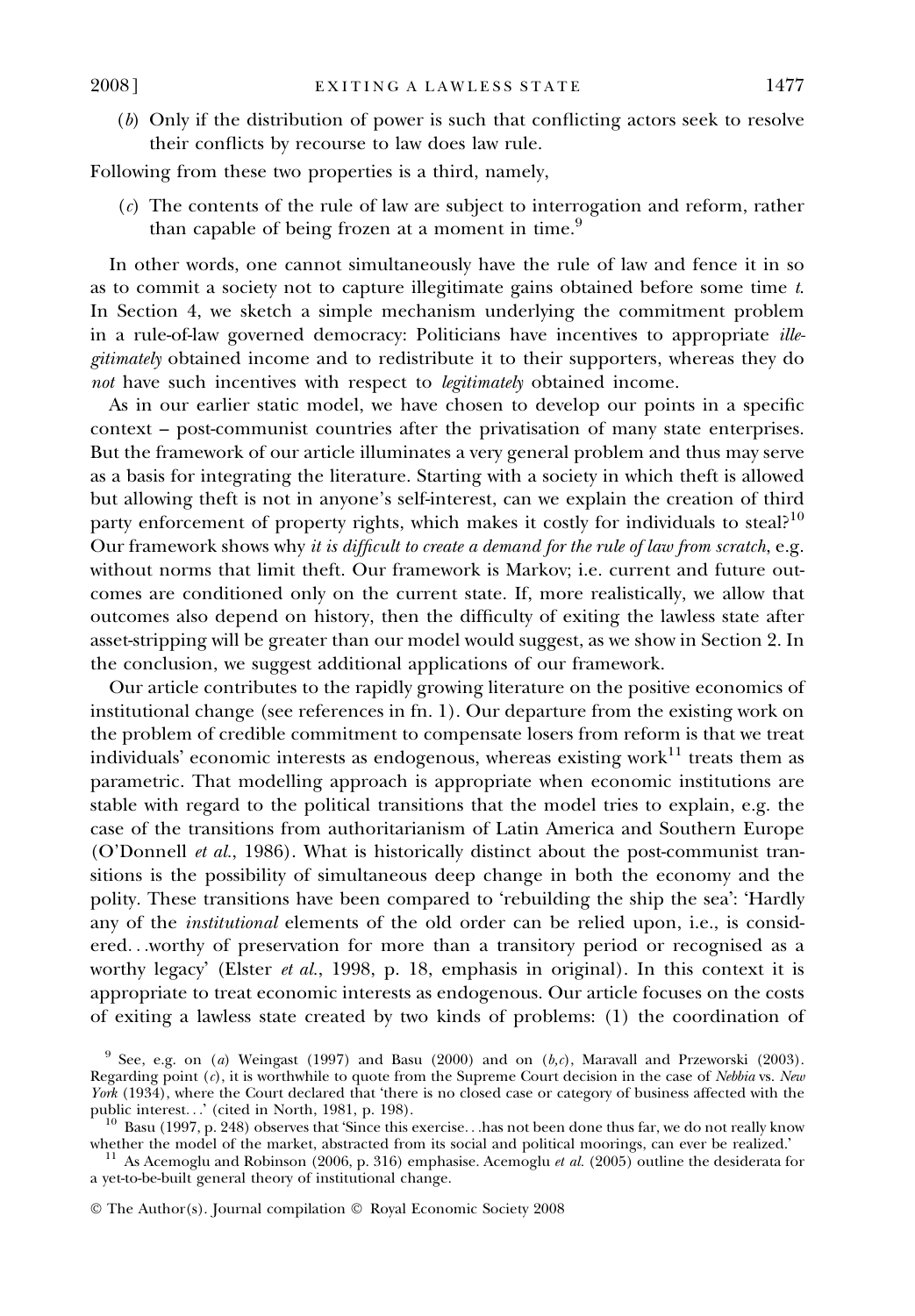economic and political choices and (2) the constraints that the rule of law imposes on the content of laws.

Our article also contributes to the literature on privatisation. Studies of privatisation all over the world have concluded that privatisation is unlikely to improve performance when corporate governance institutions are weak.<sup>12</sup> While noting in that case the absence of any benefit from privatisation, these studies overlook a cost that we emphasise here: by widening the scope for asset stripping, privatisation may create political forces opposed to establishing the rule of law. Not surprisingly, scholars have enjoined developing countries before privatising firms to 'embrace a corporate governance perspective. . .that can constrain the grabbing hands of public and private actors (Dyck, 2001, p. 59). In Section 3, we extend our model to consider two policies that affect the demand for the rule of law – the sequencing and pacing of the post-communist transition and macroeconomic policy.

Our framework of binary choices in the economy and the polity is too simple to capture the institutional path of any real post-communist country. In our concluding Section, we emphasise the need in future work to incorporate changes over time in the distribution of power.

# 1. A Dynamic Model of the Demand for the Rule of Law

### 1.1. The Agents

There is a continuum one of forward-looking agents with control rights over enterprises. Time is divided into an infinite number of periods. In every period, each agent has a choice between two economic actions:

Building value: Making an irreversible investment to increase the enterprise's value, or Stripping assets: Stripping the assets of the enterprise by appropriating corporate value for themselves and expropriating minority investors, sometimes also referred to as 'tunnelling'.

The assumption behind this setup is that agents are not constrained by norms, other informal institutions or corporate institutions such as boards.13 In choosing their strategies, agents look at the entire future stream of returns, where  $\delta \in (0,1)$  is the discount factor.

Agents differ in their ability to strip assets.  $\theta$  denotes an agent's type, and a higher value of  $\theta$  corresponds to a greater ability to strip assets.  $\theta$  has a continuous distribution  $H(\theta)$  and density function  $h(\cdot)$ .

#### 1.2. The Political Environment

There are two possible political institutions. Initially the polity is a 'non-rule-of-law state'.<sup>14</sup> The alternative political institution is 'the rule of law', by which we mean well-

<sup>&</sup>lt;sup>12</sup> See Dyck (2001), Djankov and Murrell (2002), and Megginson (2005).<br><sup>13</sup> For an interesting case study of the institutional vacuum in one Russian firm, see Gray and Hendley (1997).

 $14 \text{ A}$  typical characterisation of the institutional environment in which the first wave of Russian privatisation occurred was a 'systemic vacuum...[without] effective regulations and controls' (Kolodko, 2000, p. 196), permitting 'a sort of Hobbesian capitalism' (Freeland 2000, p. 21).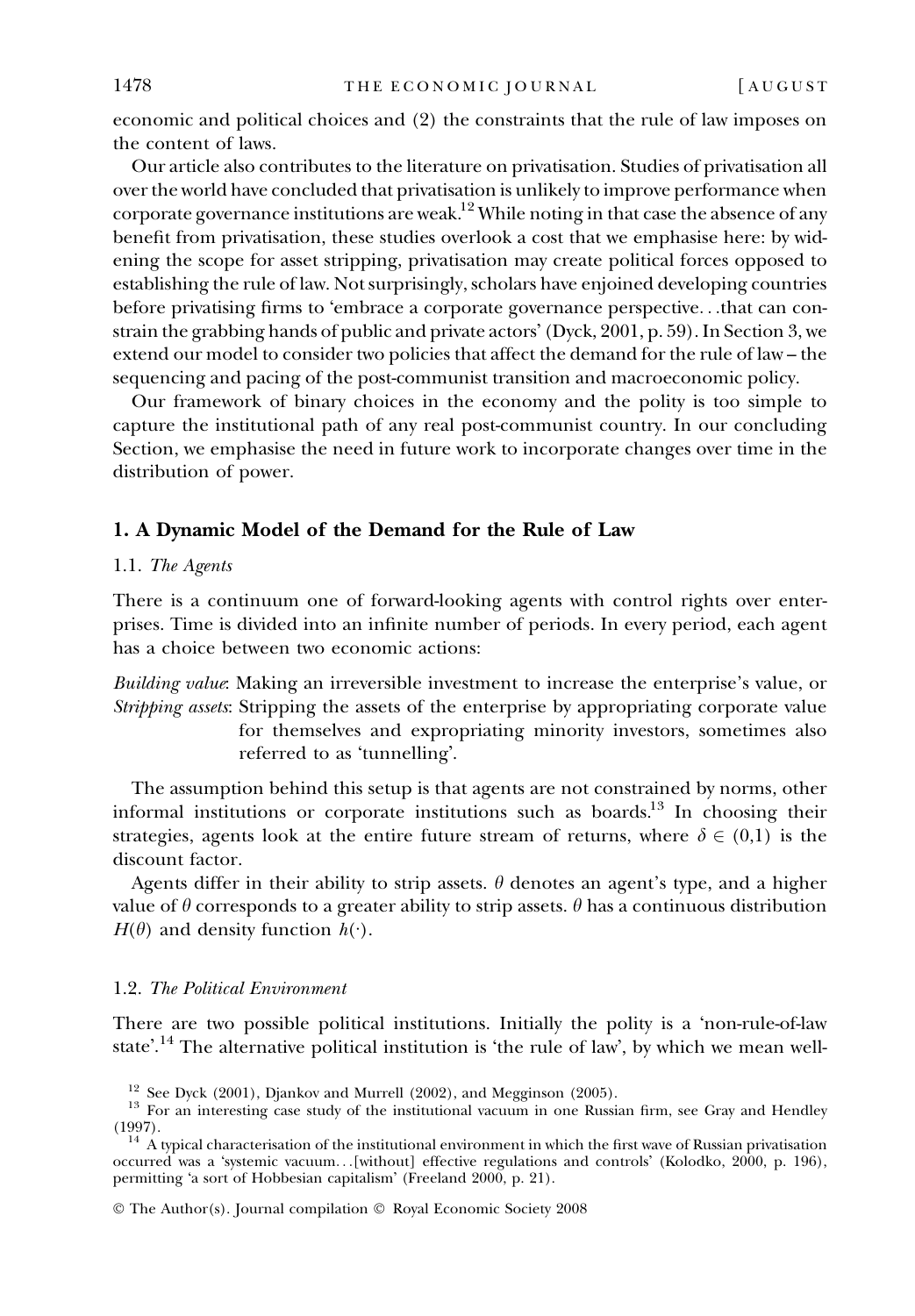defined and enforced property rights, broad access to those rights and predictable rules for resolving rights disputes. The gain from the rule of law is that it makes property rights effective. We assume that for every agent, this is a gain: the profit incentives of a private firm under the rule of law are stronger than the rent-seeking incentives in the non-rule-of-law state (see inequality (4)). The question we address in this article is whether this assumption is sufficient to ensure a demand for establishing the rule of law.

In each period, individuals have to express a political preference, e.g. by voting over policies that would create the rule of law. Voting is a metaphor for the myriad ways, such as lobbying an elected policy maker, that individuals influence the collective choice over institutions. We assume that the probability  $\pi_t$  of transition to the rule of law in period  $t$  is a decreasing function of the fraction of agents, denoted  $x<sub>b</sub>$  who vote against the establishment of the rule of law:<sup>15</sup>

$$
\pi_t = \pi(x_t), \pi'(\cdot) < 0 \quad \text{for } x \in (0, 1), 0 = \pi(1) < \pi(0) = 1. \tag{1}
$$

Equation (1) means that the probability that the rule of law will be established rises from zero to one as the proportion of agents opposed to its establishment falls from 100% to zero.

We also assume that the rule of law is an absorbing state: once it is established, the society continues in that state forever. Similar results would hold if there were a small probability of reversion to the non-rule-of-law state.<sup>16</sup>

## 1.3. The Payoffs

For simplicity, we model the process of building the value of an asset as requiring a given level of investment. An individual who builds value in a period obtains an income flow  $f$  per unit asset and makes an investment  $I^j < f$  per unit asset, where  $j$  is the state of the world (N or L) at the end of the period, and  $I^N > I^{L,17}$  One way to motivate this is to suppose that if  $N$  is the end-of-period state, then the firm must invest in the private enforcement of property rights to obtain a return on its investment.

Let  $b^j$  denote the net flow from building value:

$$
b^j = f - I^j \quad \text{for } j = N, L. \tag{2}
$$

Building value increases the asset to a proportion  $\tilde{g} > 1$  of its former size. We assume  $\delta \tilde{g} < 1$  so that asset values are finite.

The model makes an important simplification that leads to an underestimation of the value of the rule of law – the model abstracts from direct externalities across firms. In the real world, if a large fraction of the economy is engaged in asset stripping, then (as in Russia in the 1990s) overall production suffers. We abstract from these externalities in order to focus on externalities mediated by the political environment.

<sup>&</sup>lt;sup>15</sup> A part of the economy does not have control rights over firms. A premise of the analysis is that those who do are the decisive 'voters' over whether to create impartial third-party enforcement of property rights and contracts. <sup>16</sup> It would be easy to model such a reversion within our Markovian framework, and it is clear from Figure 1

that reversion occurs. Our assumption of no reversion increases the gains from transition to the rule of law and, thus, makes it more surprising that a strong demand for rule of law may not emerge.

<sup>&</sup>lt;sup>17</sup> Alternatively, as in Hoff and Stiglitz (2004a), we could model the rule of law as entailing an *increased* return from the same level of investment – e.g. because it reduces the costs of distribution. Nothing depends on the choice between these two simplifications.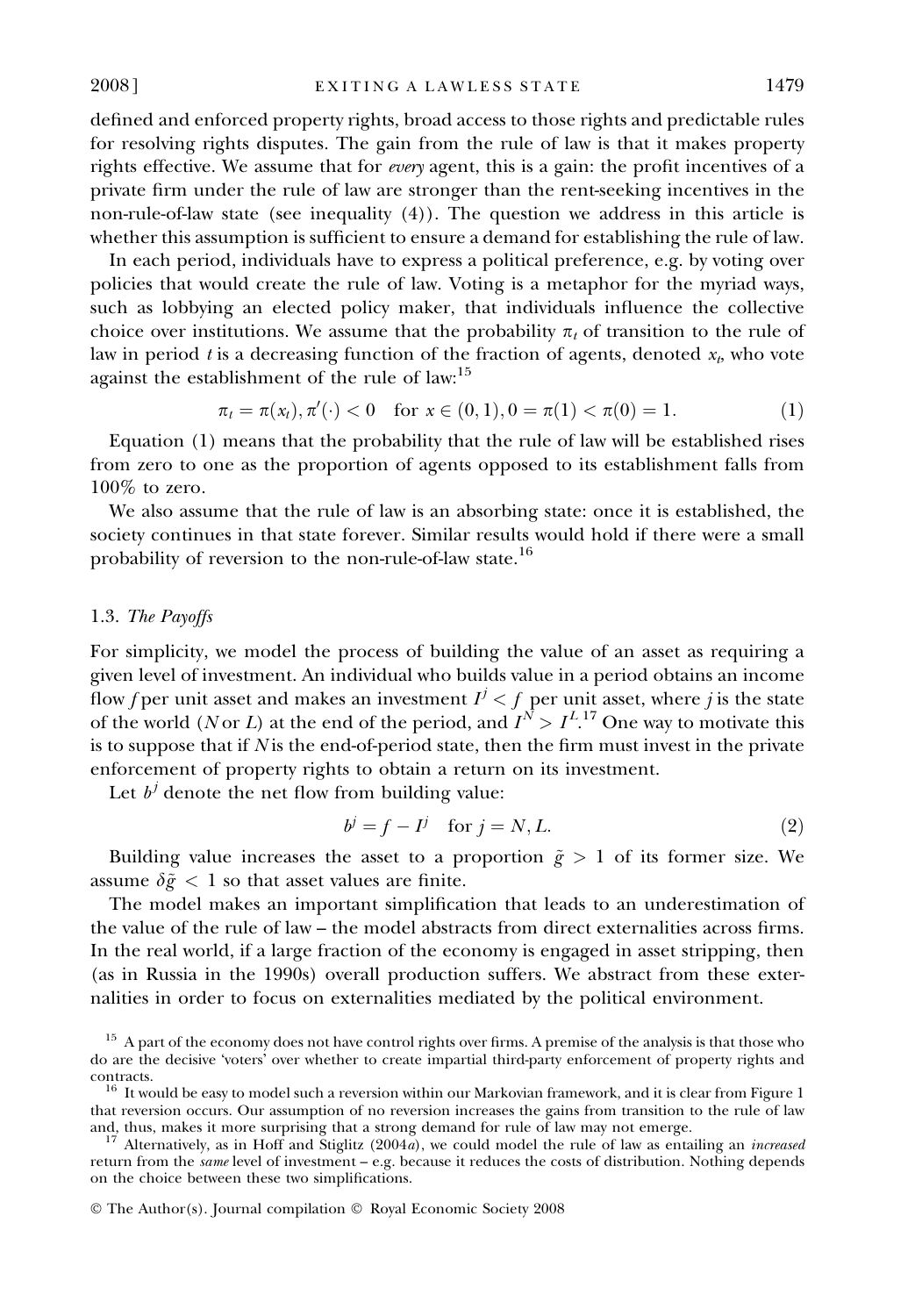Consider next the payoff to stripping assets. An agent who strips will increase the flow of income per unit asset at the cost of reducing the asset to a proportion  $\tilde{z}$  < 1 of its former size. Let s  $^j$  denote the payoff per unit asset to an agent of type  $\theta,$  where  $j$  is the state of the world at the *end* of the period:

$$
s^N(\theta) = \theta, \quad s^L(\theta; \lambda) = (1 - \lambda)\theta \quad \text{with } \lambda > 0. \tag{3}
$$

In this expression,  $\lambda$  represents the diminution in the ability to strip after the imposition of the rule of law, which circumscribes certain actions used by strippers.  $\lambda$ also measures the expected recapture of current income from stripping if the transition to the rule of law occurs in a given period. Thus, an agent of type  $\theta$  who is stripping assets suffers a loss  $\theta \lambda$  in expected value in the transition period. This is his cost of exiting the lawless state.

As discussed above, we assume that for all agents, building value under the rule of law yields a higher lifetime utility than stripping assets under non-rule-of-law, i.e.

$$
\frac{b^L}{1-g} \ge \frac{\theta}{1-z} \tag{4}
$$

for all  $\theta$  and with strict inequality for some  $\theta$ , where  $g \equiv \delta \tilde{g}$  and  $z \equiv \delta \tilde{z}$ . One way to view the rule of law is that it suppresses the inferior, stripping technology – analogous to pulling a ship apart at sea – in favour of the superior, value-creating technology – rebuilding the ship. Below, we consider agents' choice of economic strategy in the initial state  $N-$  that is, in the wreckage of the central planned economy.

### 1.4. The Choice of Economic Strategy

If the initial state is N, individual economic choices are predicated on the path of aggregate political behaviour,  $x_b$ ,  $x_{t+1}$ ,  $x_{t+2}$ .... Each agent has an expectation concerning these values, and in the equilibria explored here the expectation is correct. We will investigate a subset of possible equilibrium paths such that, as long as non-rule-of-law state prevails, the fraction of agents opposed to reform remains the same:  $x_t = x_{t+1}$  $x_{t+2} = \cdots \equiv x$ . We will derive the *economic switch line* as those combinations of  $(x, \theta)$  for which the agent is indifferent in state N between building value and stripping assets.

An agent of type  $\theta$  has expected income per unit asset of  $\bar{b}(x)\,=\,\pi(x)b^L\,+\,[1\,-\,\pi(x)]b^N$ if he builds value in a given period, and  $\bar{s}(x,\theta;\lambda) = \theta \left[1 - \pi(x)\lambda\right]$  if he strips assets. We write utility recursively. We denote it by  $V_N(x)$  if the *initial* state is N and the individual chooses to build value, and similarly for  $V_L$ . Thus,

$$
V_L \equiv \frac{b^L}{1 - g}.\tag{5}
$$

If the initial state is N, then an individual of type  $\theta$  will choose to build value in every period if and only if

$$
V_N(x) \equiv \bar{b}(x) + g\{\pi(x)V_L + [1 - \pi(x)]V_N(x)\}\tag{6}
$$

$$
\geq \overline{s}(x,\theta;\lambda) + z\{\pi(x)V_L + [1-\pi(x)]V_N(x)\}.
$$
 (7)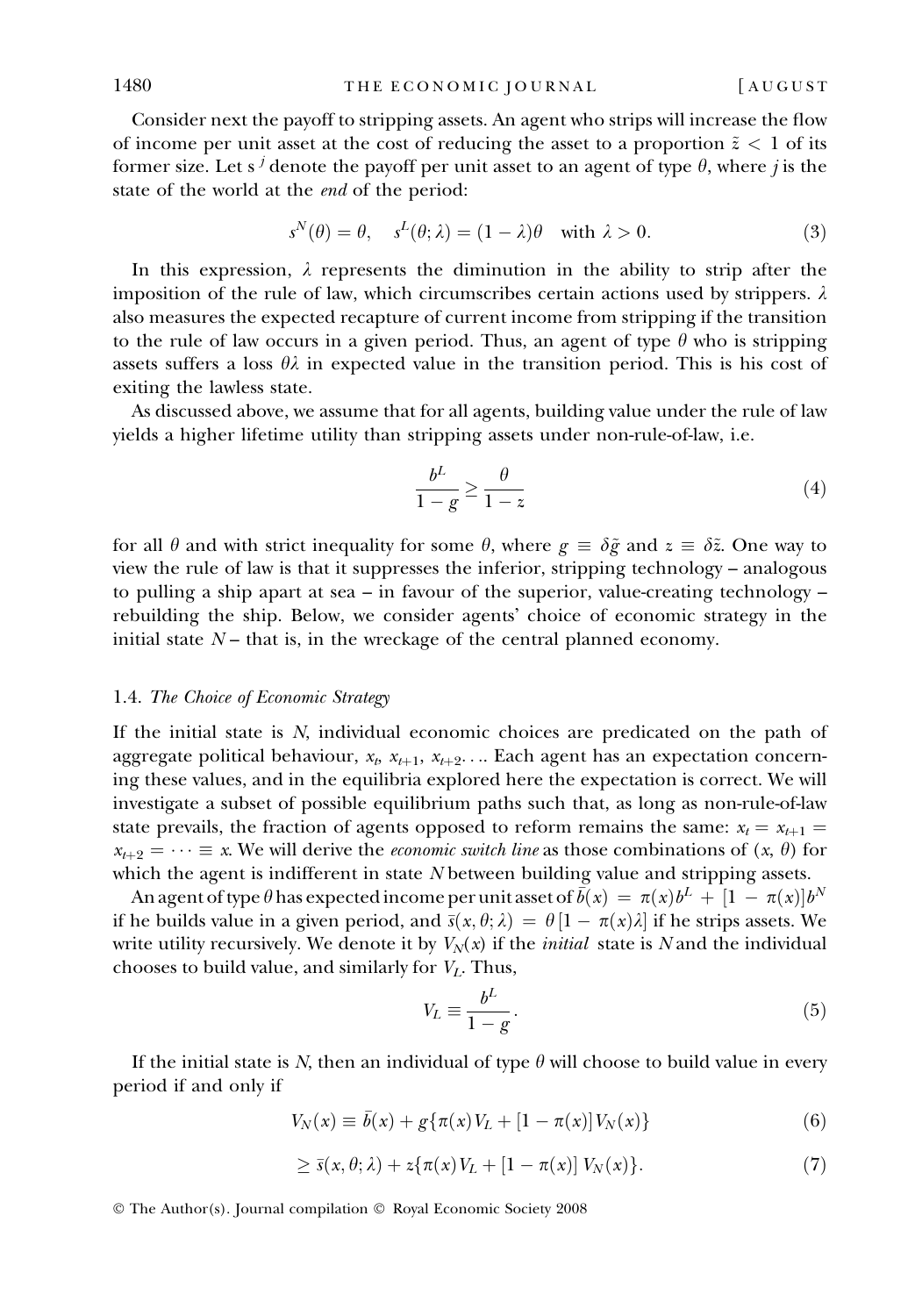The inequality in (6) and (7) is equivalent to the condition,

$$
\{1 - z[1 - \pi(x)]\}\bar{b}(x) - \{1 - g[1 - \pi(x)]\}\bar{s}(x, \theta; \lambda) + \pi(x)(g - z)V_L \equiv \Delta(x, \theta; \lambda) \ge 0 \quad (8)
$$

The sign of  $\Delta(x, \theta; \lambda)$ , defined in the right-hand side of (8), is positive if and only if the individual is better off building value than stripping assets if the initial state is  $N$ . Since  $\Delta$  is strictly decreasing in the agent's ability to strip, i.e.

$$
\frac{\partial \Delta(x,\theta;\lambda)}{\partial \theta} = -[1 - \pi(x)\lambda]\{1 - g[1 - \pi(x)]\} < 0,\tag{9}
$$

there is a critical value of  $\theta$  for each value of x, which is denoted by  $\theta_a(x;\lambda)$  and implicitly defined by

$$
\Delta(x, \theta_a; \lambda) \equiv 0. \quad Economic \, switch \, line \tag{10}
$$

Agents with  $\theta \leq \theta_a$  build value in every period and have utility equal to (6) or, equivalently,

$$
V_N(x) = \frac{\bar{b} + \pi g \frac{b^L}{1 - g}}{1 - (1 - \pi)g} = \frac{\bar{b}}{1 - g} + \frac{\pi g}{1 - g} [V_L - V_N(x)].
$$
\n(11)

Agents with  $\theta > \theta_a$  strip assets until the transition to state L occurs, and have utility<sup>18</sup>

$$
S_N(x, \theta; \lambda) = \frac{\bar{s} + \pi z \frac{b^L}{1 - g}}{1 - (1 - \pi)z} = \frac{\bar{s}}{1 - z} + \frac{\pi z}{1 - z} [V_L - S_N(x, \theta; \lambda)].
$$
\n(12)

In Figure 2, the switch line is negatively sloped because an increase in  $\bm{{\rm x}}$  lowers  $\bar{{\rm \mathit{b}}}$  and raises  $\bar{s}$ . Greater constraints on stripping (higher  $\lambda$ ) shift up the switch line because they make stripping less profitable. Formally, we have:

Proposition 1.

(a) 
$$
\frac{\partial \theta_a(x;\lambda)}{\partial x} < 0
$$
 and (b)  $\frac{\partial \theta_a(x;\lambda)}{\partial \lambda} > 0$ .

*Proof.* Differentiating (10) gives  $\frac{\partial \theta_a}{\partial x} = -\pi' \frac{\partial \Delta(x, \theta_a; \lambda)/\partial \pi}{\partial \Delta(x, \theta_a; \lambda)/\partial \theta}$ , where

$$
\frac{\partial \Delta(x, \theta_a; \lambda)}{\partial \pi} = (b^L - b^N)[1 - (1 - \pi)z] + \theta_a \lambda [1 - (1 - \pi)g]
$$

$$
+ [(g - z)V_L - g\overline{s}(x, \theta_a; \lambda) + z\overline{b}(x)].
$$
(13)

The first two terms of (13) are positive by construction. We prove in the Appendix that the final bracketed term is also positive. Part  $(a)$  then follows immediately from  $(9)$ . Similarly we obtain  $\partial \theta_a/\partial \lambda = -\pi(x)\theta_a \{1 - g[1 - \pi(x)]\}/\partial \Delta(x, \theta_a; \lambda)/\partial \theta > 0$ , which proves part (b).

<sup>&</sup>lt;sup>18</sup> The bracketed terms on the right-hand side of  $(11)$  and  $(12)$  are the capital gains from transition to the rule of law.

<sup>©</sup> The Author(s). Journal compilation © Royal Economic Society 2008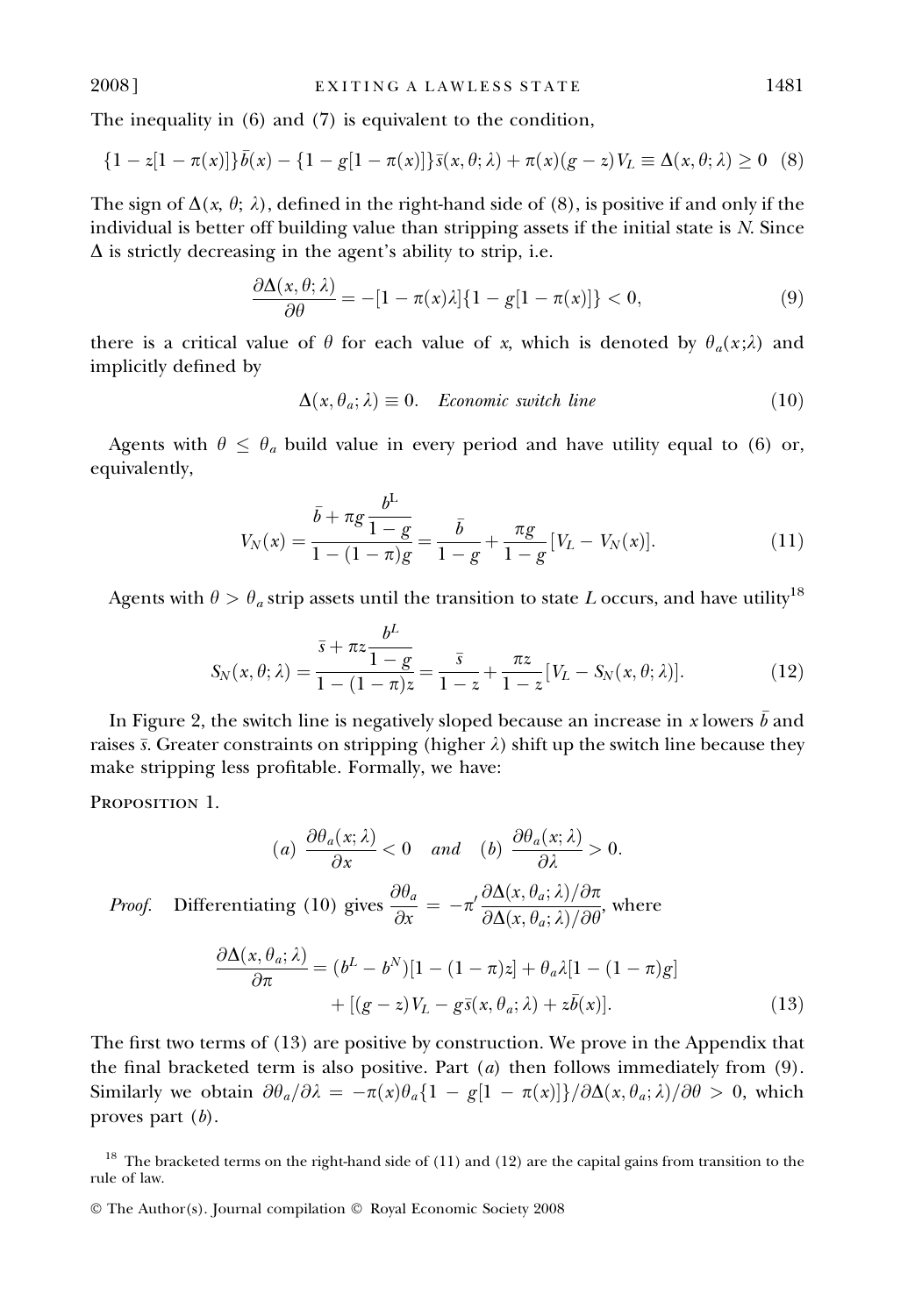

Fig. 2. The Switch Lines

### 1.5. Preferences over Political Institutions

In each period, agents express a political preference, e.g. by voting, over the rule of law. Those who build value demand the rule of law, since it would increase their incomes currently and in the future. Those who strip assets face an intertemporal trade-off. Their lifetime income is  $(1 - \lambda)\theta + zV_L$  if the transition to the rule of law occurs at the end of the current period, and  $\theta + zS_N(x, \theta; \lambda)$  otherwise.

Let  $\beta$  denote an asset-stripper's benefit (which could be positive or negative) if state N persists one more period: $^{19}$ 

$$
\beta(x,\theta;\lambda) = \lambda\theta - z[V_L - S_N(x,\theta;\lambda)].
$$
\n(14)

 $\beta$  is a strictly increasing function of  $\theta$  because those who strip better have a greater cost of exiting the lawless state:

$$
\frac{\partial \beta}{\partial \theta} = \lambda + \frac{(1 - \pi \lambda)z}{1 - (1 - \pi)z} > 0
$$
\n(15)

and so there exists a switch point, which we denote by  $\theta_p$ , at which  $\beta = 0$ . The switch point has the following properties, as one can easily check:

PROPOSITION 2.  $\theta_p$  is decreasing in  $\lambda$  and is invariant to aggregate political behaviour, x.

$$
(a) \ \frac{\partial \theta_p}{\partial \lambda} = -\frac{\partial \beta / \partial \lambda}{\partial \beta / \partial \theta} < 0, \quad (b) \ \frac{\partial \theta_p}{\partial x} = -\frac{\partial \beta / \partial x_{|\beta=0}}{\partial \beta / \partial \theta} = 0. \tag{16}
$$

The intuition for (16*a*) is that since the higher is  $\lambda$ , the greater an asset stripper's cost of exiting the lawless state, more agents will oppose the establishment of the rule of law

<sup>&</sup>lt;sup>19</sup> We treat (14) as if it is defined over all  $\theta$ , but it affects behaviour only through (17), i.e. it is relevant only to asset-strippers.

<sup>©</sup> The Author(s). Journal compilation © Royal Economic Society 2008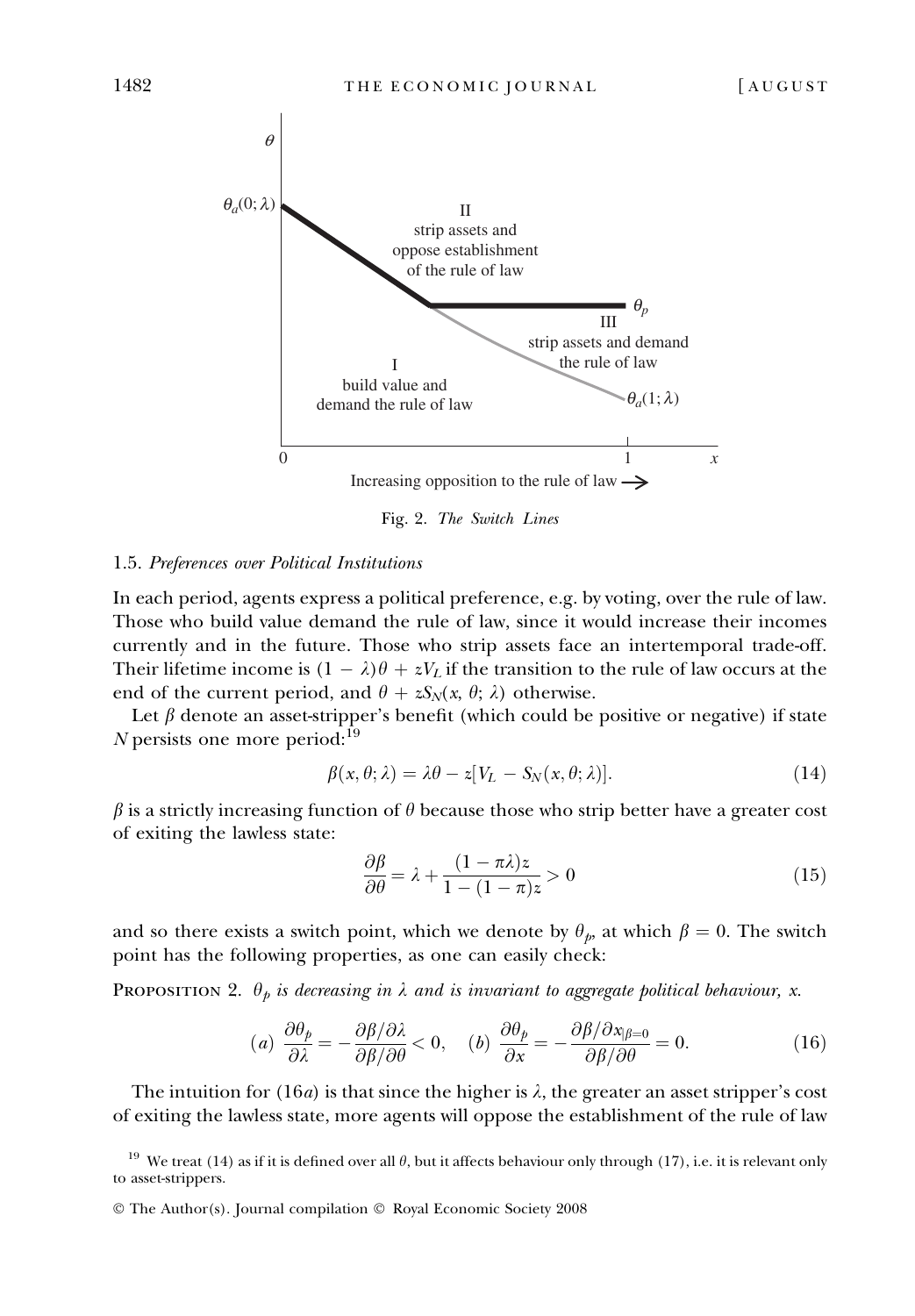$(\theta_b)$  is decreased). For (16b), the intuition is that when  $\beta = 0$ , individuals are indifferent between states, and so a marginal change in  $x$  has a zero first-order effect on an individual's 'vote'.

We are now ready to define the *political switch line*, denoted  $\theta^*(x; \lambda)$ , as those combinations of  $(x, \theta)$  for which the individual is indifferent between states N and L:

$$
\theta^*(x; \lambda) \equiv \text{Max}(\theta_a, \theta_p). \quad \text{Poltical switch line} \tag{17}
$$

Agents of type  $\theta \leq \theta^*$  demand legal reform (the rule of law) and agents of type  $\theta > \theta^*$  oppose it. Figure 2 depicts an example of a *political switch line*. It coincides with the *economic switch line* for  $\theta_a > \theta_p$ , and otherwise, corresponds to  $\theta_p$ . As shown in the Figure, some asset-strippers support the rule of law even though its establishment will make them vulnerable to the recapture of illegitimate gains from asset stripping; the long-run benefits from the rule of law exceed the 'exit cost' of transition. These agents fall in Region III of the Figure, where  $\theta_a < \theta < \theta_p$ .

There are also two possible polar configurations. The first occurs if  $\lambda$  is so high – and thus  $\theta_p$  is so low – that no asset stripper demands the rule of law. The second configuration, depicted in Figure 3, occurs if  $\lambda = 0$ . (In the Figure,  $\theta_{max}$  denotes the maximum ability to strip among agents, which is implicitly defined by writing (4) as a strict equality.) With no risk of recapture of stripping returns, there is no exit cost from the lawless state and so all asset strippers demand the rule of law. We will argue in Section 4 that the rule of law, by constraining the content of laws, bars setting  $\lambda = 0.$ 

#### 1.6. The Stripping Ability Curve

To analyse the equilibrium demand  $(x)$  for the rule of law, one additional curve is needed that reflects the distribution of types in the population. We denote by the



Fig. 3. The Switch Lines When There is No Risk of Recapture of Stripping Returns © The Author(s). Journal compilation © Royal Economic Society 2008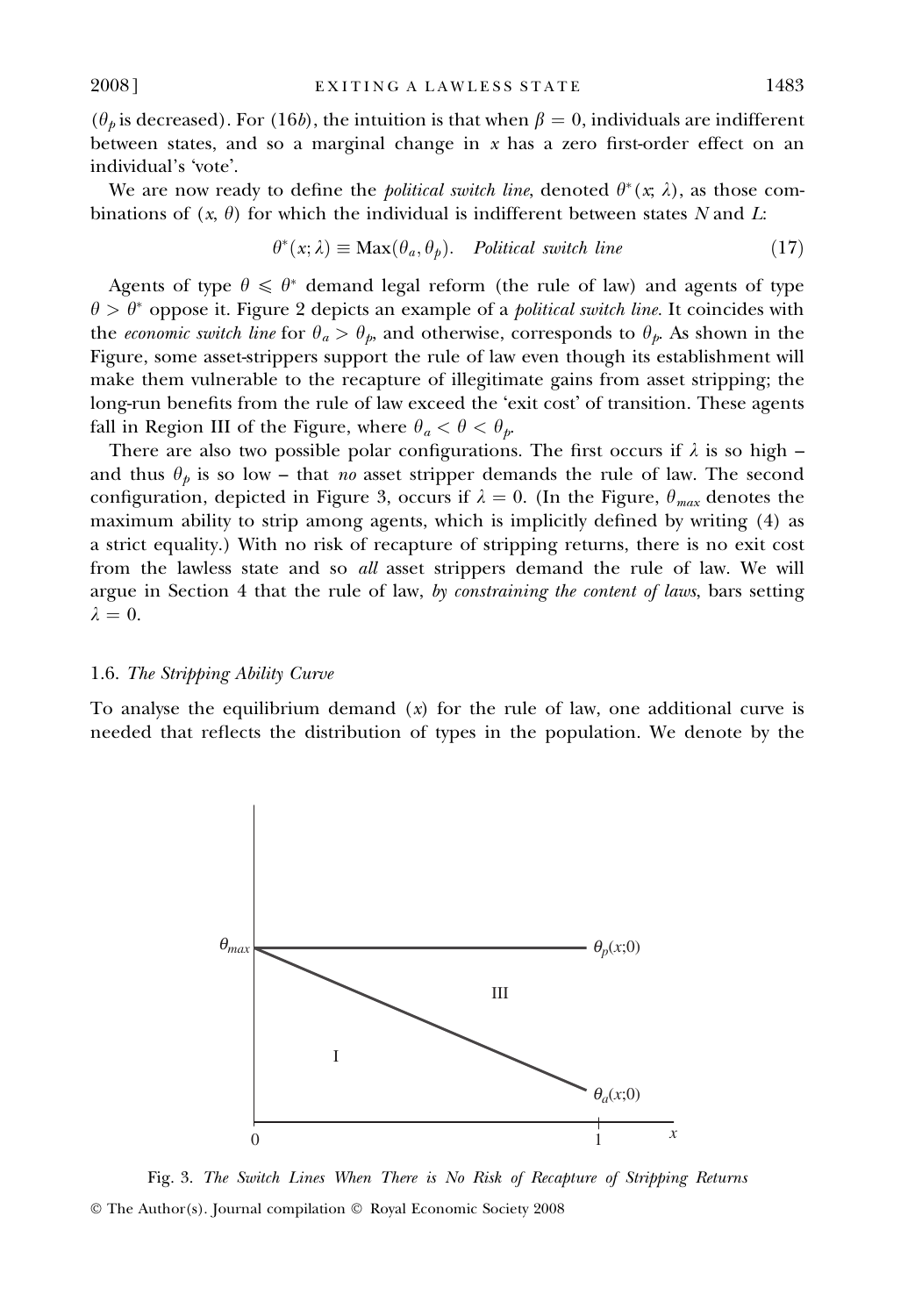stripping ability curve the function  $x(\theta) = 1 - H(\theta)$ . For each value of  $\theta$ , the stripping ability curve gives the fraction of agents whose ability to strip is greater than or equal to that value. If the distribution of  $\theta$  is approximately normal, then the stripping ability curve will have the shape of the dotted line in Figure 4; another example is in Figure  $5(a)$ .

## 1.7. Equilibrium Paths

An equilibrium path in the lawless state depends on the fraction of agents  $x^*$  who oppose the establishment of the rule of law, where  $x^*$  solves

$$
x^* = 1 - H[\theta^*(x^*; \lambda)].
$$
\n(18)

An interior equilibrium is a pair of values  $(x, \theta)$  that satisfy the *political switch line* and the *stripping ability curve*. Since both curves are downward sloping, they can have more than one intersection. Figure 4 depicts the case of two stable values of  $x^*$  (at 0 and  $x''$ ).

Figure 4 also depicts an unstable equilibrium, at  $x'$ . At that point, the *political switch* line is steeper than the *stripping ability curve*. This means that the response along the political switch line to a perturbation in x will be greater than the perturbation itself. So if there is a perturbation at  $x'$ , the 'switched' agents do not wish to switch back. The perturbation changes the way agents believe the system will evolve, which lowers  $\theta_a$  by so much that some agents change their economic strategy and, having done that, face sufficiently high exit costs that their preference ordering over political institutions changes. Thus the path along which a fraction  $x'$  opposes the establishment of a rule of law in each period is unstable.

The model could have two corner solutions:  $x^* = 0$  is always an equilibrium (though it need not be stable), since at  $x = 0$  the *political switch line* lies above, or is coincident with, the *stripping ability curve.*  $x^* = 1$  is also an equilibrium if the *political switch line* lies



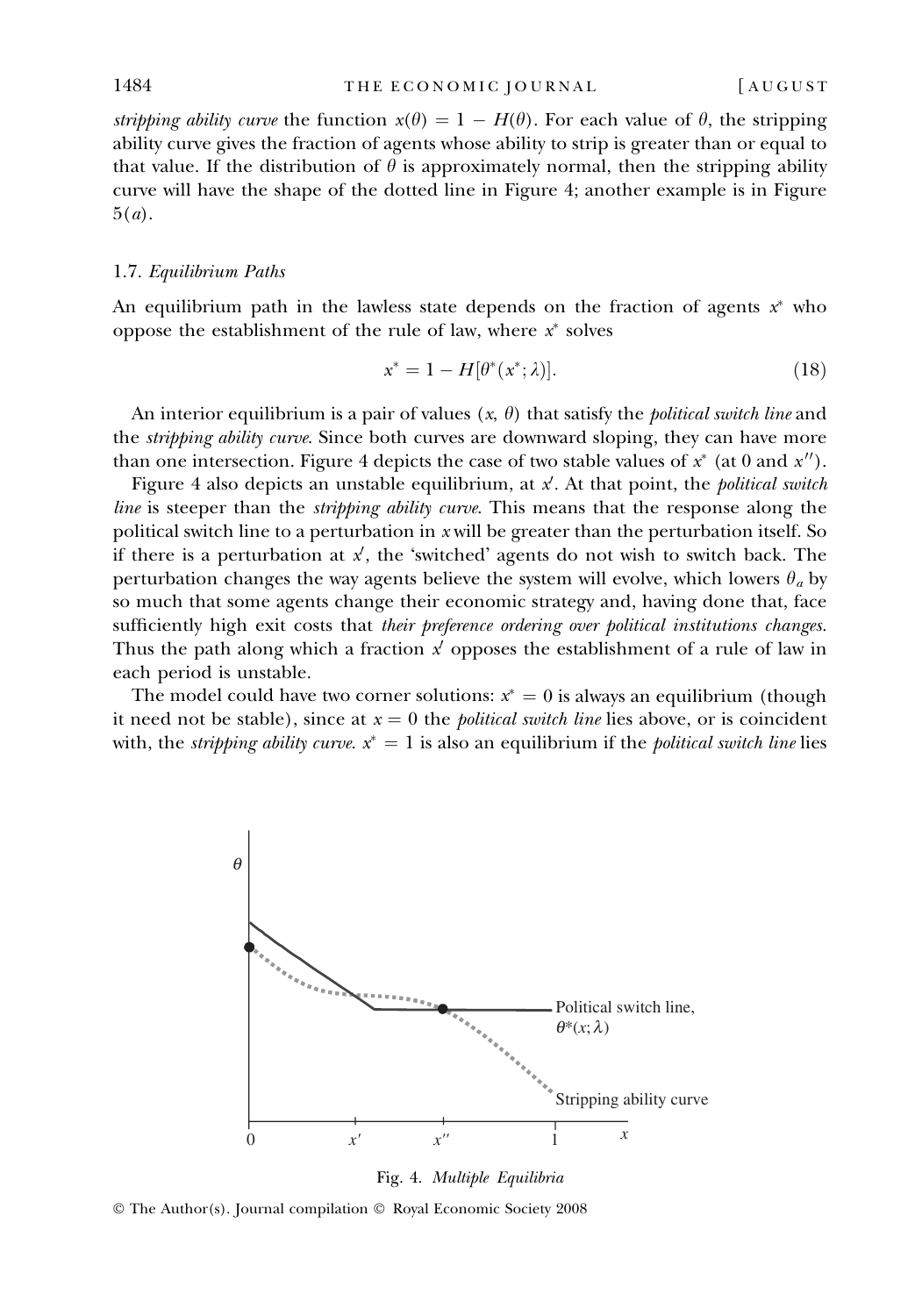The model clarifies the effect of changes in the expected recapture fraction,  $\lambda^{21}$  A decrease in  $\lambda$  makes asset stripping more attractive (the *economic switch line* shifts down) but also increases the demand for rule of law by asset strippers (the political switch line shifts up). The net effect on support for the establishment of the rule of law thus depends on the nature of the original equilibrium. Starting from a stable equilibrium in which the marginal 'voter' is a wealth-creator, $^{22}$  a reduction in  $\lambda$  *increases the opposition* to the establishment of the rule of law, since it increases the fraction of agents who strip assets. However, starting from a stable equilibrium in which the marginal 'voter' is an asset stripper, the effect is the opposite: a reduction in  $\lambda$  increases the demand for the rule of law, since it lowers exit costs from a lawless state.

### 1.8. A Numerical Example

In the standard model of 'political and economic losers' who block reform (see references in fn. 1), dysfunctional institutions serve the interests of narrow groups at the expense of everyone else. In our model, in contrast, the victims of the dysfunctional institutions include those who choose them. To illustrate this, we present a numerical example. In the example, we assume:

- (*a*) a transition probability equal to the squared demand for the rule of law:  $\pi(x)$  =  $(1 - x)^2$ ,
- (b) a set of values of the parameters,  $^{23}$  and
- (c) a distribution of stripping abilities in which two-thirds of the agents have  $\theta =$  $\theta_{max}$  and among the remainder,  $\theta$  is uniformly distributed on [0.65,  $\theta_{max}$ ].

Figure  $5(a)$  shows that the stable equilibria of  $x^*$  are 0 and 0.75. In the first case, no one opposes the establishment of the rule of law, and reform occurs in period 1. In the second case, three-fourths of the agents oppose the rule of law, and reform is delayed on average for 16 periods.<sup>24</sup> Figure 5(b) depicts the growth paths of agents' expected aggregate lifetime income in these two cases.<sup>25</sup> Expected aggregate income is 20% lower along the path of delayed reform. Every agent is strictly worse off.

 $20$  As emphasised by Greif (1994), culture is an equilibrium selection device and so it is interesting to consider within this model the role that culture might have played in Russia. Two facts suggest that the 'good' corner equilibrium, with  $x^* = 0$ , would not be a focal point: (a) managers commonly engaged in asset stripping well before the mass privatisation of 1992–4 (Grigoriev, 1992) and  $(b)$  most beneficiaries of the mass privatisation of large state enterprises in Russia were the managers. For instance, Varese (2001, Appendix B), finds in his survey of one Russian city in 1993 that 51% of the 92 full-time officials of the Communist Party in

1988 were top managers of economic enterprises.<br><sup>21</sup> We discuss other comparative statics results in Hoff and Stiglitz (2004*a*).<br><sup>22</sup> Or, more accurately, if the intersection of  $\theta^*(x, \lambda)$  and the *stripping ability cur*  $L^L = 0.01$ ,  $I^N = 0.0475$ ,  $\tilde{g} = 1.05$ ,  $\tilde{z} = 0.9$ ,  $\lambda = 0.3$ , and  $\delta = 0.945$ . Using (4), these values imply

 $h_{\text{max}} = 0.8$ . The EXCEL program is available at http://www.econ.worldbank.org/staff<sup>/khoff</sup>. 24 One can show by standard methods that given a transition probability  $\pi$  per period, the expected number of periods before reform is  $1/\pi$ . If  $x^* = 0.75$ , then  $\pi(x^*) = 0.0625$  and the expected delay is 16 periods.

<sup>25</sup> When  $x^* = 0.75$ , 87% of agents build value (the marginal asset-stripper demands the rule of law). To compute aggregate income, we assume that each agent has control rights over an equal share of aggregate assets. This implies that the fraction of agents who strip assets equals the fraction of assets that are stripped.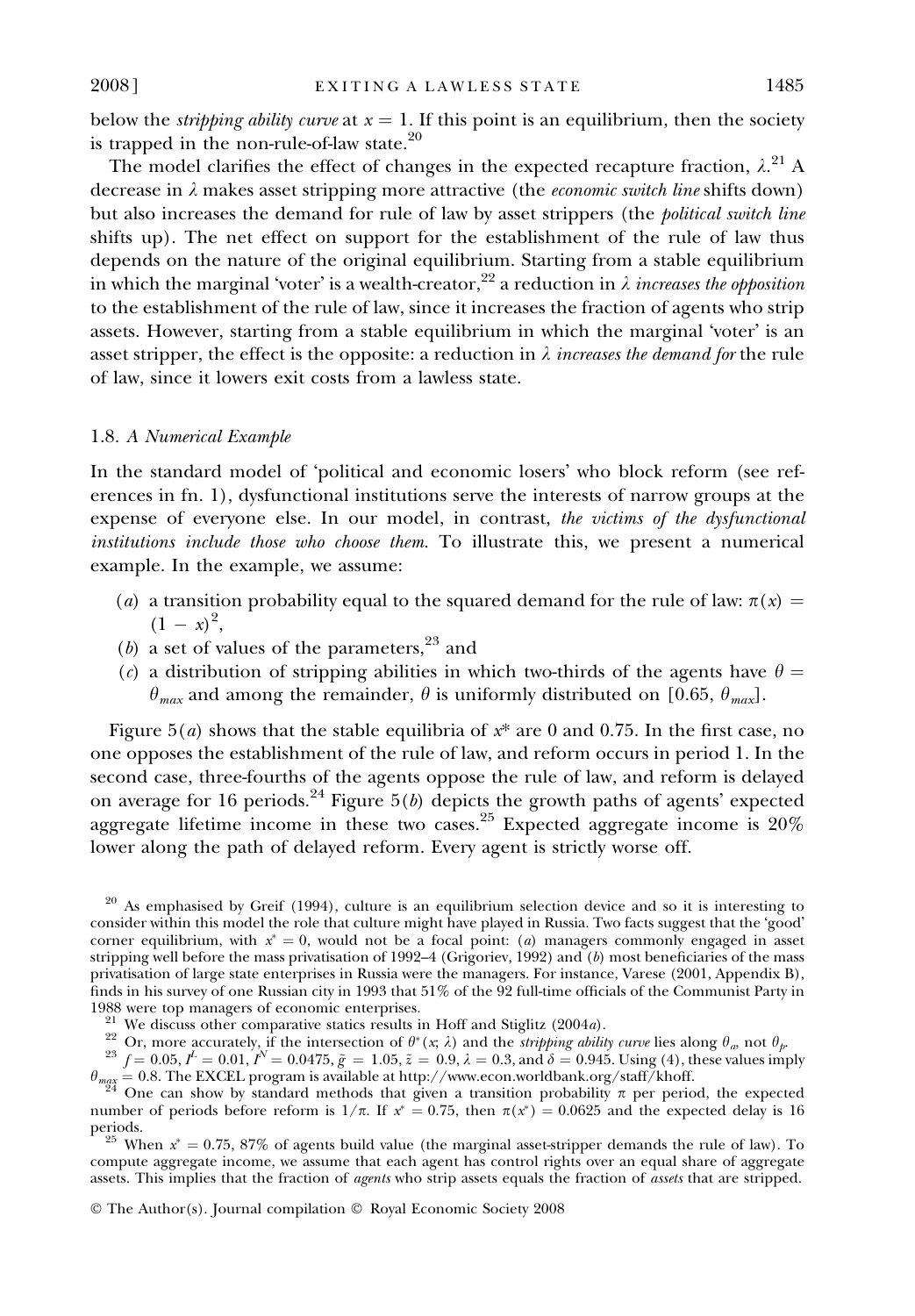

Fig. 5. (a) A Numerical Example (b) Paths of Agents' Aggregate Expected Income

# 2. Sources of Historical Dependence

In the Markovian model we have constructed, actions do not depend on history. In this Section, we consider sources of historical dependence.

## 2.1. History-dependent Payoffs

An important example of history dependence are endogenous shifts in the distribution of types  $H(\theta)$ . Consider a set of societies with initially similar distributions of types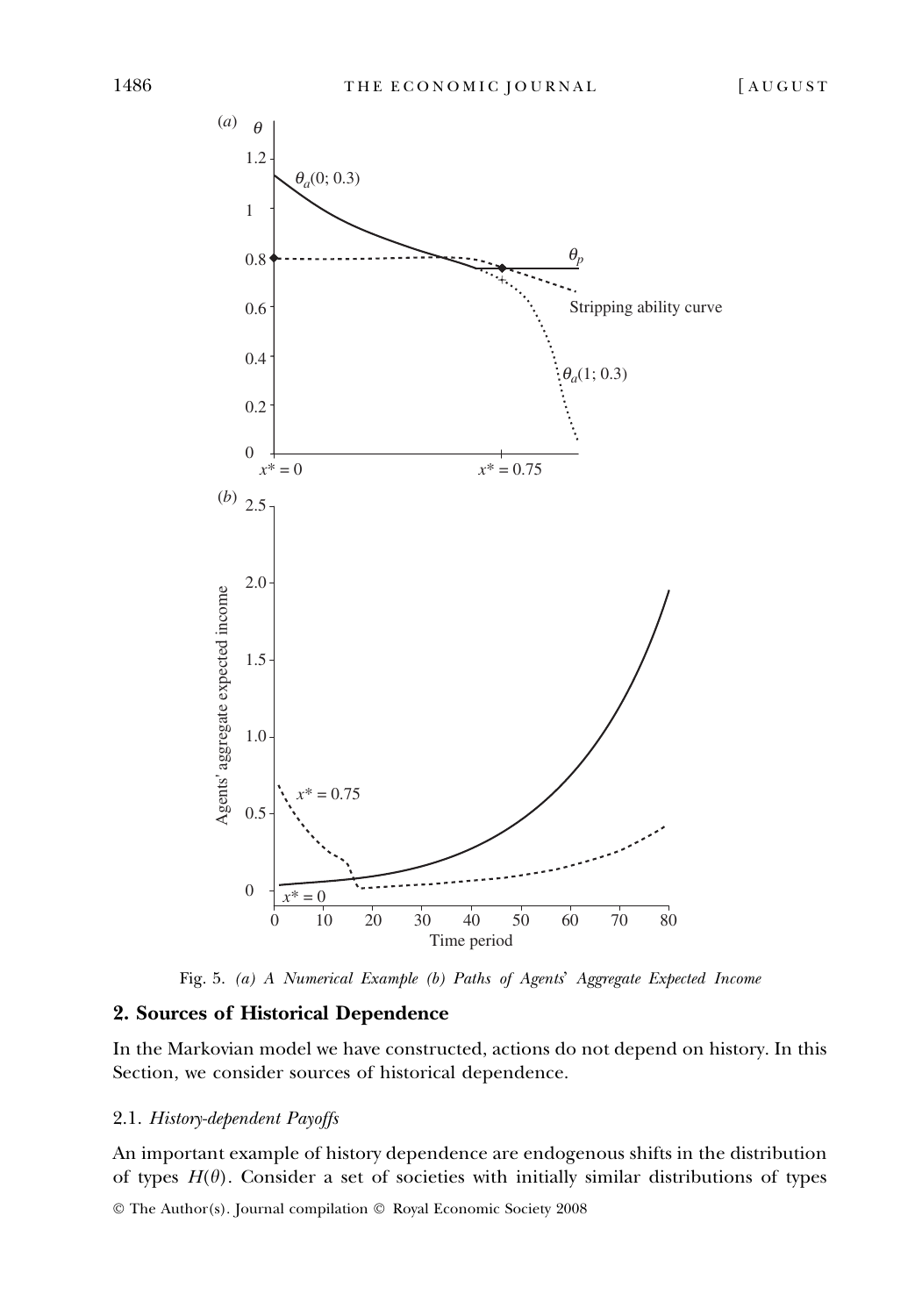among which, for some reason, one subset began with an initially high level of asset stripping and another subset with an initially low level. If stripping assets was characterised by learning-by-doing, then behaviour would be self-reinforcing. The distribution of types would diverge over time, as would the degree of support for the rule of law. As Holmes (2003, pp. 20–1) states,

Bullies and plunderers – who could never flourish if the rules of the game were crystal clear and reliably enforced – cannot be expected to promote or enforce a system that will radically devalue the rude skills of acquisition and domination they have perfected in the state of nature.

Efficiency in stripping may also increase as it becomes more institutionalised (and similarly, the ability to engage in growth-enhancing investments may increase with use, or atrophy without it).

An offsetting factor would be that as the stock of assets goes down, the returns from further stripping decline. When assets to strip run out, everyone would support the rule of law. However, in natural resource-rich economies, such as Russia's, this would not happen quickly.

A further source of history dependence are labour adjustment costs if hired labour is specialised to either stripping assets or building value, e.g. mobsters vs. engineers. A formal model is Krugman (1991).

## 2.2. History-dependent Beliefs

The experience of the transition may reinforce one or another view of man; one can learn to trust, or not to. A history of corruption may influence a social group's norms in ways that would make it harder to achieve a rule of law state (Fisman and Miguel, 2006). The following response of a Russian minister to allegations of corruption illustrates that the abuse of power can come to be publicly perceived as legitimate:

Vladimir Rushaylo has flatly denied the allegations that 70 per cent of all Russian officials are corrupted ...-Only those who have links with the organised criminal gangs can be regarded as corrupted officials. Do not mistake bribetaking for corruption,' the Russian Interior Minister stressed.

(RIA news agency, Moscow, March 13, 2001/BBC Monitoring © BBC)

# 2.3. Cumulative Exit Costs

We assumed that only those assets stripped in the transition period were subject to recapture, whereas assets stripped in earlier periods were 'grandfathered' - time had gained them legitimacy. In reality, it is the cumulative stock of asset stripping that is at risk of recapture. As the stock increases over time, the costs of exiting the non-ruleof-law state also increase. This effect would be even larger if, as the amounts taken mount, demands that more of the assets be recaptured increase, i.e.  $\lambda$  increases.

Recapture may not be the only exit cost. Asset strippers who have engaged in criminal activity may also face a risk of retroactive criminal prosecution. Recognising

<sup>©</sup> The Author(s). Journal compilation © Royal Economic Society 2008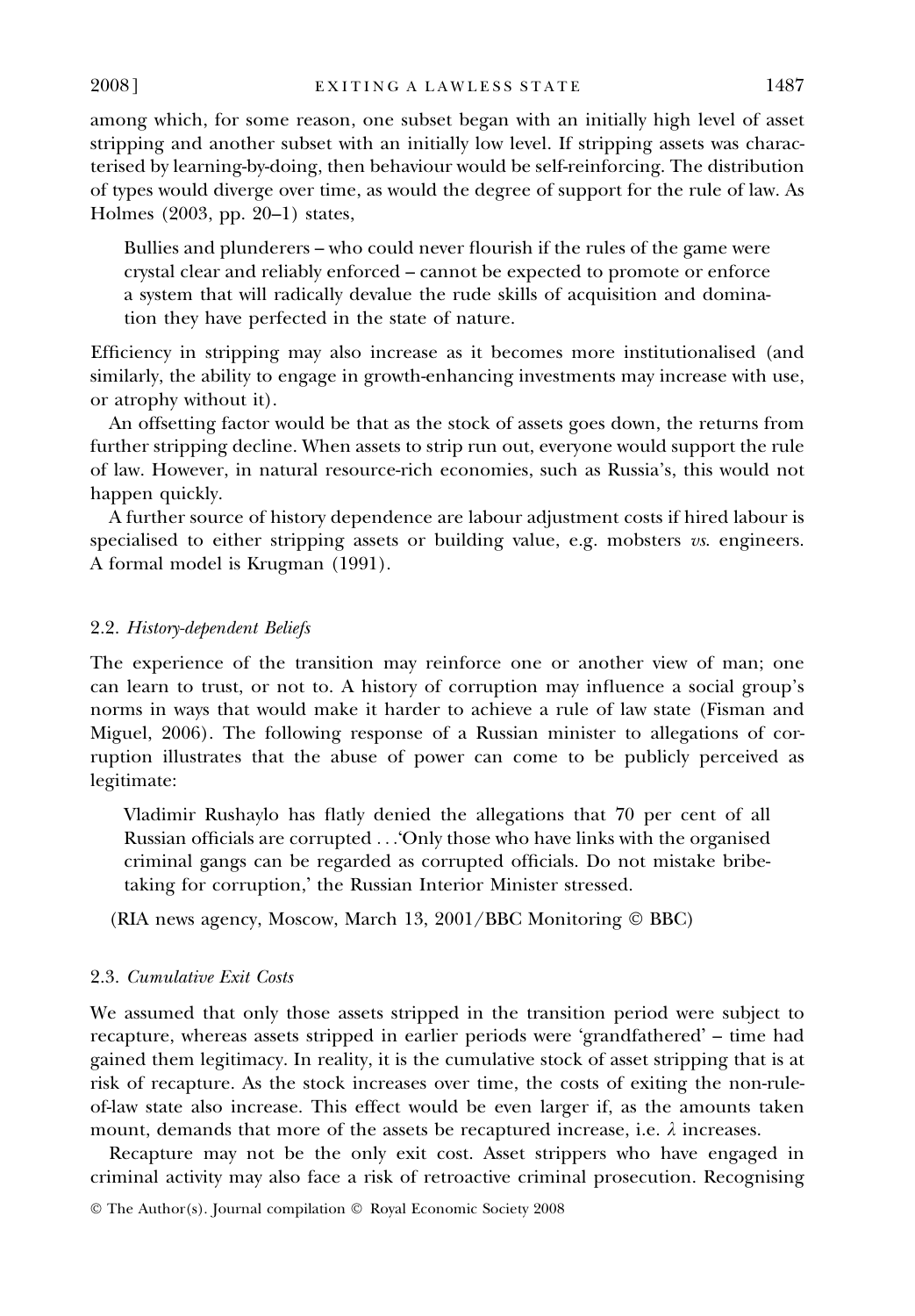1488 THE ECONOMIC JOURNAL [AUGUST

the huge cost associated with the transition to the rule of law, they may 'invest' a great deal in the maintenance of the non-rule-of-law state, including murdering those who work to establish the rule of law. Not only are some individuals locked in by their past but others who might wish to support the rule of law may incur tremendous risks in doing so. $26$ 

# 3. Policies that Change the Political/Economic Dynamics

A better understanding of barriers to institutional reform can serve as a guide to what conditions might be changed in order to achieve success. We will consider first the sequencing and pacing of reform, and then macroeconomic policy. $27$ 

# 3.1. The Sequencing and Pacing of Reform

The model in Section 1 analysed how, *after* privatisation, asset-stripping affects the demand for the rule of law. Here we develop a very simple model that links what happens before and during formal privatisation – and what happens after. The extended model captures aspects of the debate in the 1990s between advocates of 'gradualist policies' and proponents of a 'Big Bang' approach to privatisation. (In the end, only Russia and the Czech Republic followed the latter approach.) A gradualist approach postpones privatisation until corporate governance institutions are in place, whereas a Big Bang, sometimes called 'shock therapy', privatises as rapidly as possible.<sup>28</sup>

At the outset of the transition from communism, a central rationale for rapid privatisation was to avoid the diminution of wealth within the state from asset stripping and inefficiency. Let  $Y_G$  denote output per period from the initial stock of assets in the public sector. If wastage reduces the assets each period to a proportion  $\mu$  of their former size, and if the assets are privatised at time  $T$ , then the assets will have diminished by a factor  $\mu^T$ .

Gradualism entails creating corporate governance mechanisms that reduce the ability of an agent to strip assets after privatisation. Such mechanisms shift down the stripping ability curve.<sup>29</sup> We parameterise the shift by a function  $\omega(\cdot)$ . The faster the privatisation, the weaker is corporate governance.

<sup>26</sup> The assassination in of V. Golovlyov, a member of the Duma, is one of a long list of assassinations, nearly all unsolved, of Russian public officials. It was believed that 'Mr. Golovlyov was killed by former cronies because he had jumped [from a criminal past] to the side of the law helping the investigators.' (Michael Wines, New York Times, August 24, 2002).

<sup>27</sup> On the uses of political-economic models for posing normative questions with regard to aspects of policy that are treated as exogenous, see Rodrik (1993). Besides the two policies considered in this Section, another key influence on the demand for rule of law are controls on international capital flows; see e.g. Qian (1999), Hoff and Stiglitz (2004a) and Braguinsky and Myerson (2007).

 $^{28}$  This policy choice also has implications, which we do not discuss here, for the manner of privatisation (its perceived legality and the ability to transfer state enterprises to outsider, not insider, owners, with large consequences for privatisation's success) and also for employment losses and fiscal costs; see Roland (1994), Dewatripont and Roland (1995) and Frydman et al. (1999). An engaging overview of the debate is McMillan (2002, ch. 15).

<sup>29</sup> One measure of this is in Atanasov *et al.* (2007), which shows that following a change in Bulgarian securities law to restrict the scope for financial tunnelling, share prices jumped in a high-risk-of-tunnelling group of firms relative to share prices in a low-risk control group.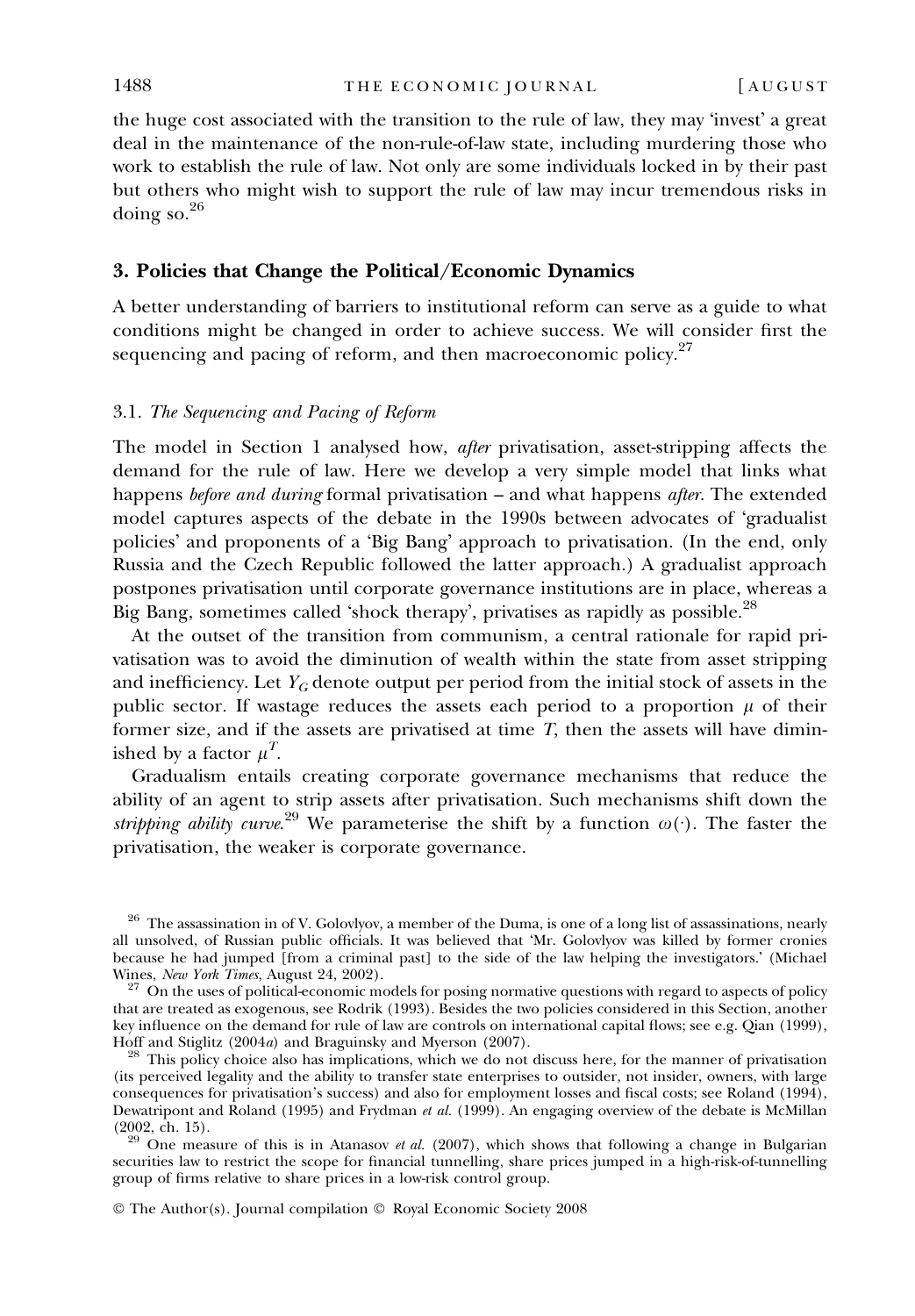Given the initial stock of assets in the public sector, I let  $W[x^*(\omega,\lambda),\omega(T),\lambda(T)]$ denote the maximised value after privatisation of expected future income as of time T. The model of Section 1 maps into this function.  $W(·)$  depends on the constituency against the rule of law,  $x^*(\omega, \lambda)$  and also depends directly on the extent of corporate governance mechanisms  $\omega$  and on  $\lambda$  through their influence on stripping.

The value of expected future income at time zero can be written as

$$
\frac{Y_G}{1 - \delta \mu} (1 - \delta^T \mu^T) + \delta^T \mu^T W[x^*(\omega, \lambda), \omega(T), \lambda(T)].
$$
\n(19)

Equation (19) captures several effects of delaying privatisation. First, delay means greater dissipation of value while assets remain in the public sector. But transferring property to the private sector does not eliminate agency problems.<sup>30</sup> Strengthening corporate governance institutions increases the value of the assets in the hands of the private sector. A third set of effects relates to the political dynamics. Creating better corporate governance institutions before privatising large state enterprises reduces the incentives and scope for asset stripping and so influences the constituency for reform.

Thus, if one plots social welfare in (19) as a function of the speed of privatisation, it may be that some delay in official privatisation trades off optimally the agency costs of state ownership with the agency costs and political risks (given weak corporate governance) of private ownership. Figure 6 depicts this case.

But whether a comparison of gradualism and the Big Bang is a relevant comparison for Russia is contentious. In one view, no reform-minded government existed to 'engineer' the transition. As the Russia historian Stephen Kotkin (2001) writes:

The idea that the collapse suddenly ended in December 1991 and that a handful of new 'democrats' or 'radical reformers' had come to power, was silly. (p. 7)

...[W]ho was supposed to have implemented [the critics] suggested state-led 'gradualist' policies - the millions of officials who had betrayed the Soviet state and enriched themselves in the bargain? No Russian leadership, rising to power by virtue of the spiraling collapse of central (Soviet) state institutions, could have prevented the ensuing total appropriation of bank accounts and property that ...were in the hands of unrestrained actors. (p. 116, emphasis in original)

A second perspective is that Yeltsin enjoyed enormous authority in the autumn and winter of 1991–2. That authority gave him the opportunity to *change the political forces in* place before implementing privatisation. Had he made those changes, he could have

<sup>&</sup>lt;sup>30</sup> In both the public and the private sectors, deadweight losses arise because information is asymmetric, incentives are not aligned and controllers take distortionary actions to divert assets and income from the 'true' owner (the state or the corporation) to themselves (Stiglitz, 2000). Two recent developments shed light on the importance of agency costs in privatised firms in Russia: (a) A study finds that oligarchs who controlled state enterprises reported twice as much income as those who controlled *private* enterprises, 'presumably because it was more difficult to hide incomes in those businesses (Braguinsky, forthcoming). The less income that is hidden, the less income that is likely diverted, with consequent deadweight losses. (b) One can interpret actions of Putin to limit the ability of privatised Russian firms to sell reserves of natural resources as reflecting his belief that this will reduce the diversion of assets (see *The Russia Journal*, 'Kremlin eyes Russia's natural resources, Aug. 2–8, 2002 repr. in Johnson's Russia List).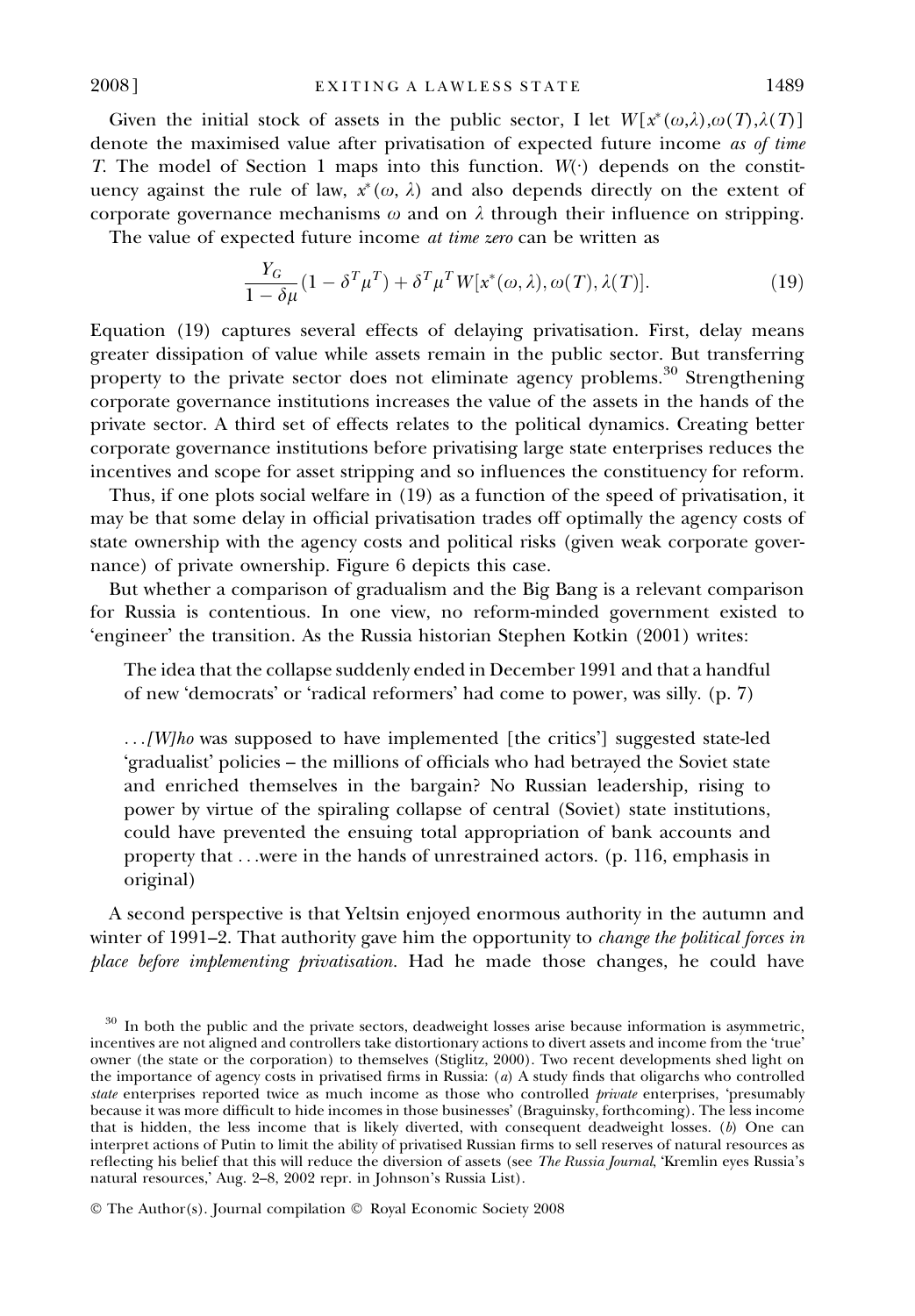

Fig. 6. Social Welfare When Delaying Privatisation Lowers Private Sector Agency Costs

implemented gradualism. He chose not to do this and to focus instead on economic reforms first.<sup>31</sup>

A third view is that while gradualism was not politically feasible in Russia because it would have expropriated powerful stakeholders, Big Bang privatisation was both feasible and also favourable to the progress of Russia towards a free market economy because it would *change the interests of the key political players*. Fast privatisation, moreover, would constrain the policy options of future governments that might oppose capitalism (Boycko et al., 1995; Shleifer and Treisman, 2000).<sup>32</sup>

History cannot readily resolve counterfactual questions. However, Poland provides an example where advocates of Big Bang privatisation had argued that gradualism was not politically feasible but privatisation was delayed and wealth within the state was preserved (the rate of wastage  $\mu$  was low). Given Poland's success in preserving wealth and in moving towards the rule of law,  $33$  there is a strong presumption that Big Bang privatisation would have been inferior to the gradual privatisation strategy that Poland adopted. It is also plausible that Russia could have preserved a large fraction of its principal assets, natural resources, within the public sector: In extractive industries, one can at worst steal the flow. If the right to sell assets does not exist, no one can steal the capital value.

### 3.2. Macroeconomic Policy

Macroeconomic policy can also change the political/economic dynamics that we investigate in this article. In post-communist countries, rapid price liberalisation led to

<sup>&</sup>lt;sup>31</sup> This view is held with various nuances by Fish (1994), McFaul (1995, pp. 225–7), Dewatripont and Roland (1995), Black *et al.* (2000), Reddaway and Glinski (2001) and Goldman (2003).

<sup>&</sup>lt;sup>32</sup> Biais and Perroti (2002) and Hoff (2003) discuss the limits of the strategic use of privatisation.<br><sup>33</sup> See Belka *et al.* (1993) and Grzymala-Busse (2003).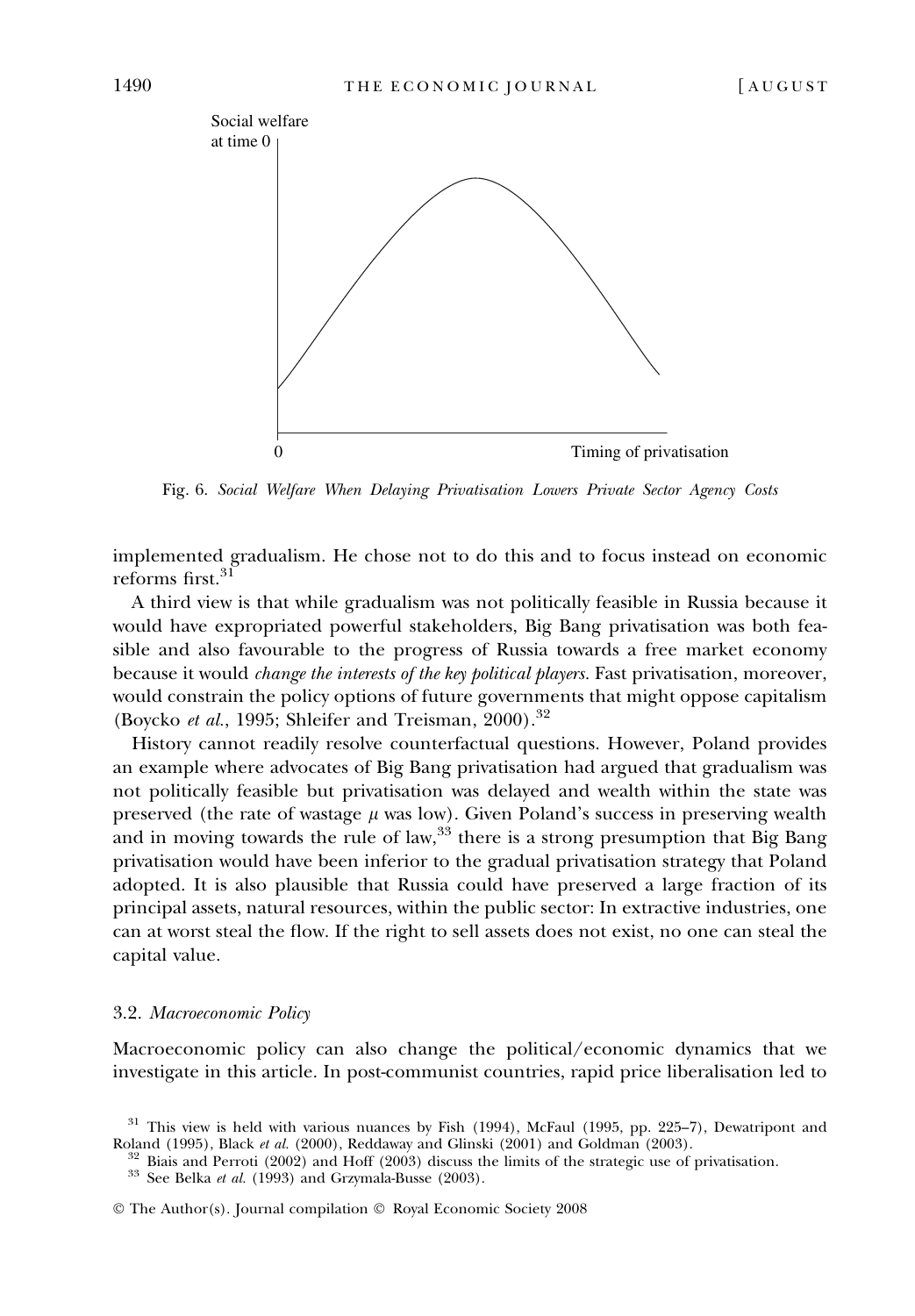high inflation, which led to tight monetary policy to dampen the inflation. We will slightly modify the model of Section 1 to capture a link between macroeconomic policy and institutional change.

We relax our assumption in (1) about the probability  $\pi(\cdot)$  of transition to the rule of law. We assume here that a particular type  $\hat{\theta}$  is decisive, as in the case of a median voter model,  $^{34}$  so that we can direct attention at how policy affects him. We also assume that  $\hat{\theta}$ is sufficiently high that if an individual of type  $\hat{\theta}$  strips, he will oppose the establishment of the rule of law in the current period, i.e.  $\hat{\theta} > \theta_b$ . Thus, if he strips,  $\pi = 0$  and his utility is  $S_N(\hat{\theta},r) = s^N(\hat{\theta},r) + zS_N(\hat{\theta},r)$ , where r denotes the interest rate. If he builds value, then  $\pi = 1$  and his utility is  $V_L(r) = b^L(r) + gV_L(r)$ . Under plausible circumstances, raising r lowers the relative return to building value: at a higher value of  $r$ , the cost of capital is higher, the likelihood of credit rationing is greater and future profits obtained from current investments are more heavily discounted.<sup>35</sup>

Government chooses a level of public spending, G, and through monetary policy influences the level of the interest rate.<sup>36</sup> The rule of law will be established if

$$
\frac{s^N(\hat{\theta},r)}{1-z} \le \frac{b^L(r)}{1-g}.
$$
 *Rule-of-Law constraint* (20)

Equating the two sides of (20) implicitly defines a critical value  $\hat{r}$ . Only if the interest rate is below it will the rule of law be established.

Suppose that social welfare depends on growth, the level of social expenditures, and inflation and, in turn, these three variables depend on  $r$  and  $G$ . In any given state (N or L), welfare is an indirect function of these two government policies. In Figure 7, in the traditional approach, the social optimum is at point P. That approach takes the political institutions as given but in this article we have emphasised their endogeneity.

Suppose that social welfare under the rule of law is so much higher than under no rule of law that under any policy, the rule-of-law state provides greater welfare than the non-rule-of-law state. Then  $\{r, G\}$  should be chosen so that the rule of law emerges as part of the political equilibrium, i.e.  $r \leq \hat{r}$ . The iso-welfare curves are dashed in the policy region where the rule of law is unattainable. Maximum social welfare is obtained at point  $P'$ , not P.

# 4. Is It Possible to Have Secure But Illegitimate Rights to Income?

All that we require to generate the possibility of losers from reform is that society cannot commit to  $\lambda = 0$ . Some defenders of Big Bang privatisation have argued that the reason for the failures is the fear of renationalisation, and that all that is required to turn defeat into victory is to guarantee that there will be no recapture of assets even from those who have engaged in stripping of corporate value or in other respects

<sup>&</sup>lt;sup>34</sup> Suppose that the establishment of the rule of law depends on a majority voting rule:  $\pi = 0$  if  $x > 1/2$ and otherwise  $\pi = 1$ . The 'tipping point' at which the rule of law is established is a population fraction  $\hat{x} = 1/2$ . Associated with the tipping point is a critical value of stripping ability, which we denote by  $\hat{\theta}$ , such that half of the population has a stripping ability above the critical value and half below it.

 $35$  This result can be derived by positing in our basic model that the discount factor is a function of r.  $36$  For simplicity, suppose that the level of G does not affect the relative return to building value.

<sup>©</sup> The Author(s). Journal compilation © Royal Economic Society 2008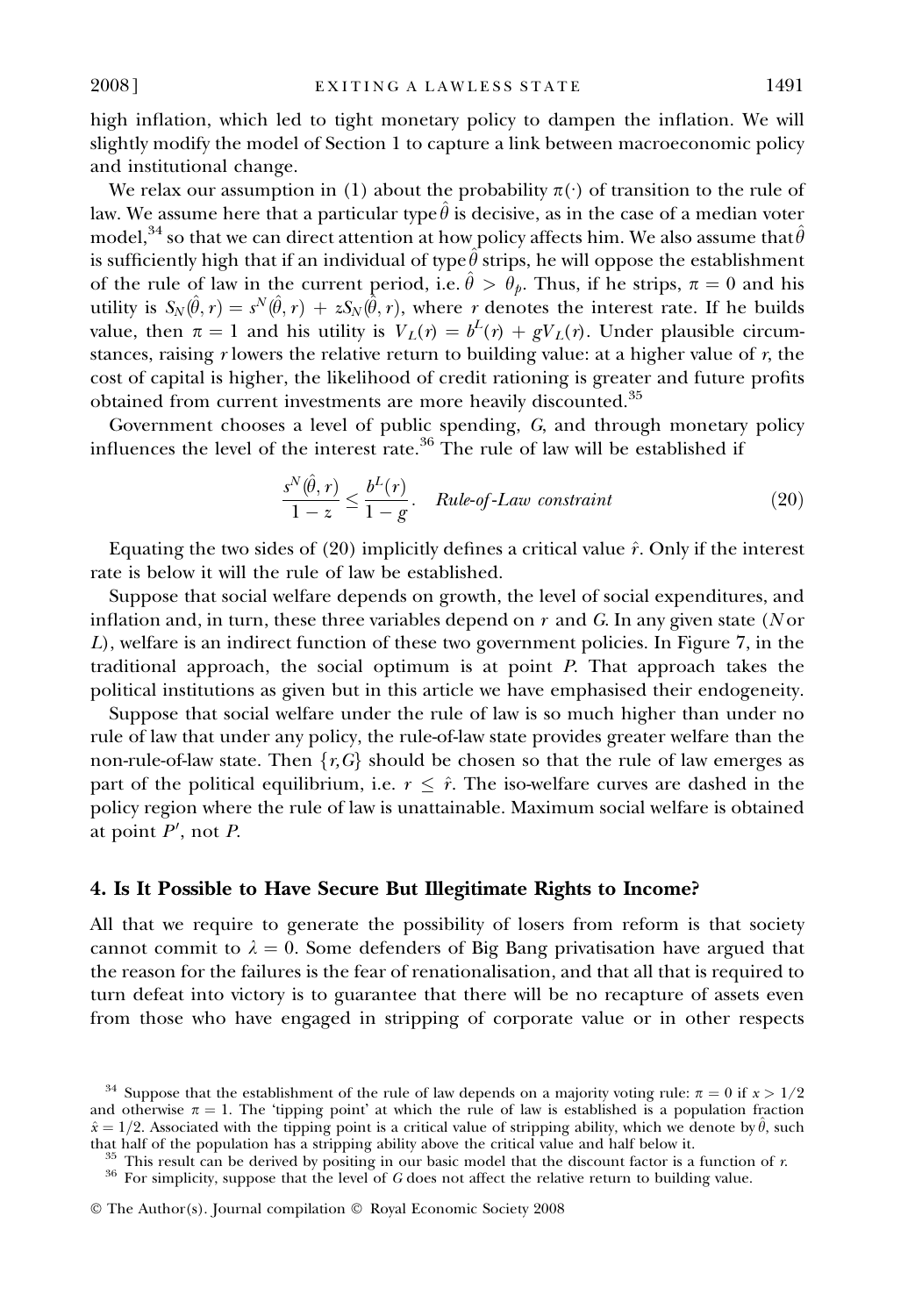

Government spending, *G*

Fig. 7. Rule-of-law Constraint

defrauded investors or the state. In this Section, we explain why it may be neither desirable, nor feasible, to provide such a guarantee.

It may actually be functional for society that some recapture of past theft is expected. A key limit on the extent of opportunistic behaviour in a lawless state is that such behaviours are punished under a future regime. If self-interested individuals perceived  $\lambda$  to be zero, then, until the moment of the establishment of the rule of law, each would be trying to steal as much as he could. On such grounds, Adam Smith (1759, Part II, ii, 3.3) argued that justice was necessary to the existence of society.

The sina qua non of the rule of law or any rule-governed state is the effective restriction on arbitrary power. Our article focuses on a limited range of theft – that of corporate assets. It is difficult to see how a society could commit itself to totally forgiving corporate theft (if its costs were viewed as high), while not doing so for other forms of theft. And the latter, both theory and history suggest a rule-governed state cannot do. $37$  Instead of reviewing this vast literature, we suggest one mechanism that would make such a commitment impossible in a democracy.

The consequences of the state's seizing illegitimately taken property are markedly different from the consequences of the state's taking or redistributing legitimately obtained wealth. It is rational for politicians seeking to increase their share of the electorate to argue for the first and not the second and for redistributing the illegitimately obtained wealth to voters. Nationalising stolen wealth does not harm investment incentives. On the contrary, it improves them.

 $37$  See fn. 9 and Elster (2004), who finds that attempts to design institutions to protect once politically powerful groups from justice under successor regimes have never succeeded. Such protection was denied not only to past elites, but even to ordinary people who -[a]lthough not wrongdoers... were the beneficiaries of wrongdoing' (Elster, p. 39).

<sup>©</sup> The Author(s). Journal compilation © Royal Economic Society 2008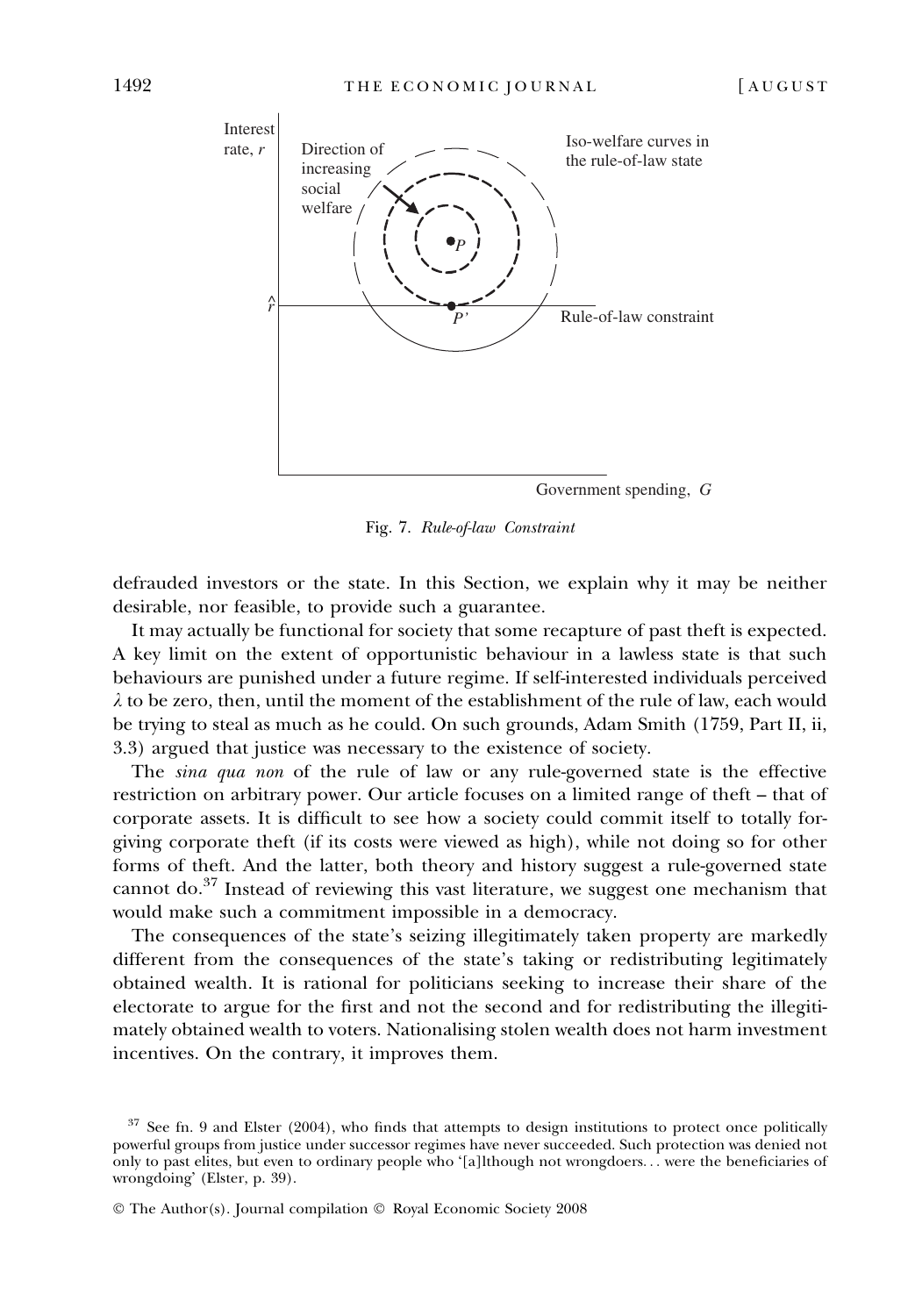In contrast, in a democratic society, what stops nationalisation of legitimate wealth and its distribution to voters by politicians is that doing that would discourage investment, which would leave most citizens worse off. By the same token, what may stop nationalisation of illegitimately taken wealth is that beliefs about its unfairness change, or that the new owners are more efficient than the old owners and so better able to command power and to benefit society.<sup>38</sup>

Myths have a role to play in changing a political consensus but inventing myths takes time. In Russia, there is evidence that rights' holders have some but limited ability – through investing in the firms and providing public goods – to change the perceived legitimacy of their property rights (Frye, 2006).

It is at times of transition that new myths and beliefs are created. At the beginning of the transition, not everyone believed that privatisation and the creation of a market economy would, at least by themselves, improve the well-being of most citizens. Support for the Coasian position that, in the absence of transaction costs, any distribution of property rights under a rule of law is efficient and therefore should be respected, depends on the fact that it actually does lead to efficient outcomes. There is an equilibrium in which this is not believed and justifiably so, because it does not produce the promised results if it is not believed. Distrust in this proposition undermines the legitimacy of rights directly and, indirectly, weakens property rights through the mechanism outlined in our model, by undermining the demand for the rule of law. Our article has investigated this type of coordination failure and the 'exit costs' from a non-rule-of-law state to which the coordination failure gives rise.

## 5. Avenues for Future Research

Our model leaves open a wide range of problems for future work:

# 5.1. The Evolution of Inequality

As is well known, in Russia many of the asset-strippers evolved into oligarchs and the loans-for-shares programme in 1995–7 consolidated the oligarchic structure of power. The dysfunctional institutions in Russia led to a vast increase in inequality of wealth and power; an interesting discussion is Colloudon (2002). This development lies completely outside our model. Moreover, as economic historians have established, high inequality is itself a key factor in the creation and persistence of dysfunctional institutions; see e.g. Engerman and Sokoloff (1997, 2003) and Acemoglu et al. (2002). An important problem for future research is thus to incorporate the modelling of changes in inequality with that of changes in institutions. This should shed further light on why attempts to jumpstart capitalist institutions are hazardous.

### 5.2. Bayesian Dynamics

Not only do we see that the distribution of power coevolves with institutions. A similar process occurs with respect to beliefs. In the post-communist countries, individuals

<sup>38</sup> For historical examples, see Rajan and Zingales (2003, ch. 6).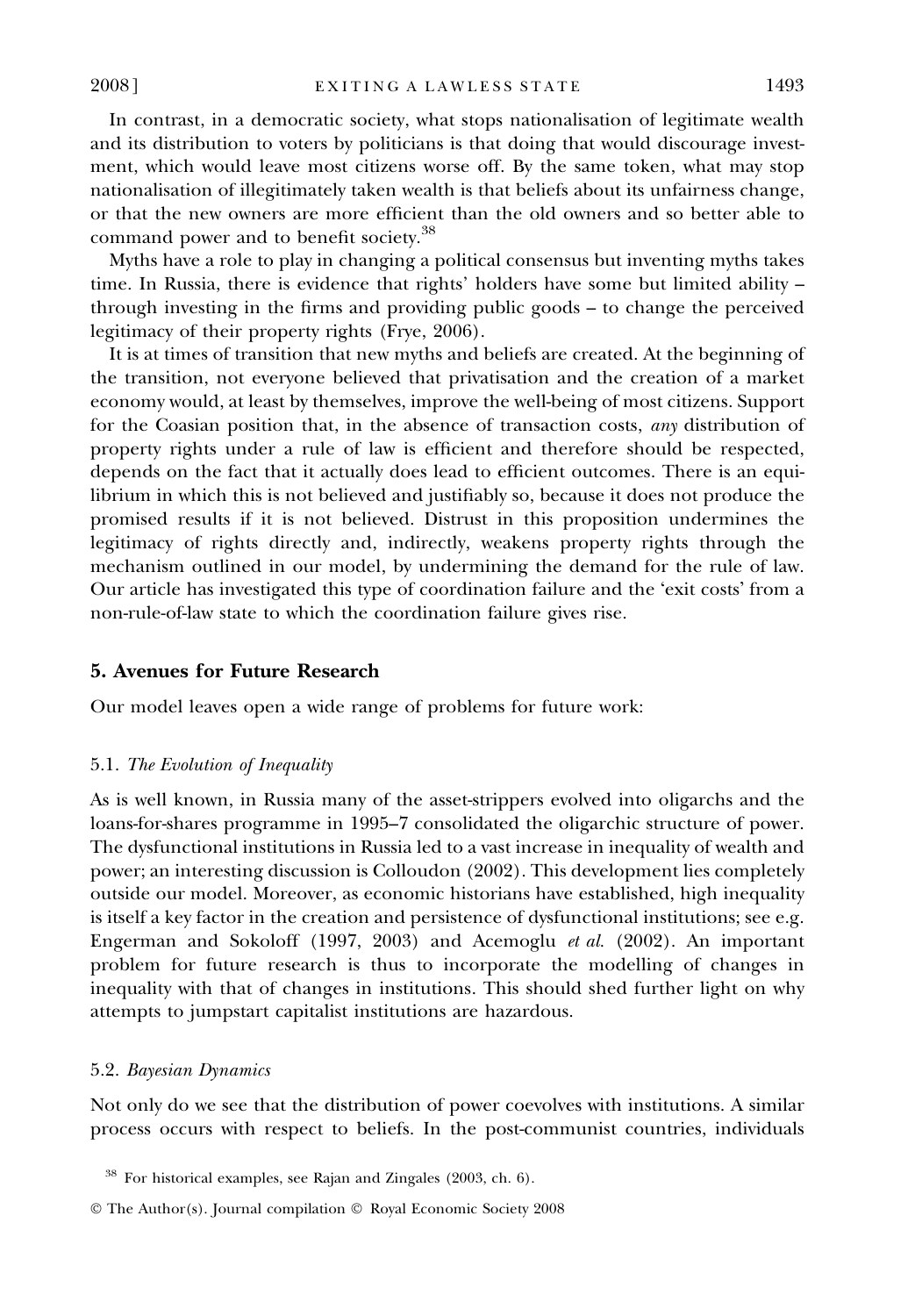update their beliefs about whether privatisation leads to efficiency on the basis of the economic outcomes of the privatisation and also the incentives of the advocates of particular positions. The fact that short-run outcomes were so poor in many of the postcommunist economies and that those advocating rapid privatisation enriched themselves by it so greatly,<sup>39</sup> would increase doubts about the validity of the view that a market economy is broadly beneficial (Denisova et al., 2007). An analysis of the Bayesian dynamics, in which agents update their beliefs about the truth of the Coasian view, might help to explain differences across countries in the paths of institutional development.

### 5.3. International Policy as a Coordination Device

We have explored the role of *national* policies (e.g. macroeconomic policy) in limiting the economic behaviour that can reinforce bad institutions. What role can *international* organisations, such as the World Trade Organisation, play in facilitating coordination? In the case of the Eastern European countries, the opportunity to join the European Union made a particular set of rules focal and led individuals to anticipate large rewards from coordinating on them, which helps to explain the successful transitions in those economies; see Elster et al. (1998) and Roland and Verdier (2003).

### 5.4. Other Applications of the Model

We have focused on the transition from communism but our analysis has three other applications. Without change, the model can be applied to the problem of post-conflict states in which economic and political structures have collapsed. A second application is to post-colonial countries in which the legitimacy of inherited law is contested. To those currently in possession of assets, there is a risk that another claimant to the property will appear and have the backing of law. This lowers the relative return to investing (relative to asset stripping). Stripping affects the political dynamics. It creates an additional obstacle to the movement towards the rule of law based on any conceivable criteria of legitimacy of property rights.

A third application is to oil field unitisation. Imagine that a number of individuals own an oil reservoir in common; that is, none has the right to exclude any of the others. Overexploitation makes extraction inefficient for each individual by prematurely depleting subsurface pressure. But because no one pays for the use of the field, no one takes this cost fully into account in deciding how to exploit the field. The problem disappears if one individual owns the whole field and charges each individual for his use (Libecap 1989). However, anticipation of delay in unitisation leads to individual drilling. Imagine that every period of individual drilling gives a leaseholder private information about the value of his lease. Then he may gain from a delay in unitisation if his private information is favourable. Delay, by making the information public and so increasing his rental share under unitisation, offsets the impact on him

<sup>39</sup> Of the 296 businessmen in Russia ranked by experts as most influential in 1995–9, one-third either came from the ranks of former reformist politicians or their close personal assistants, or became elected politicians or office-holders at some point after becoming wealthy. The Russian media in 1999 named virtually all of these 296 as warranting criminal investigation for asset stripping (Braguinsky, forthcoming).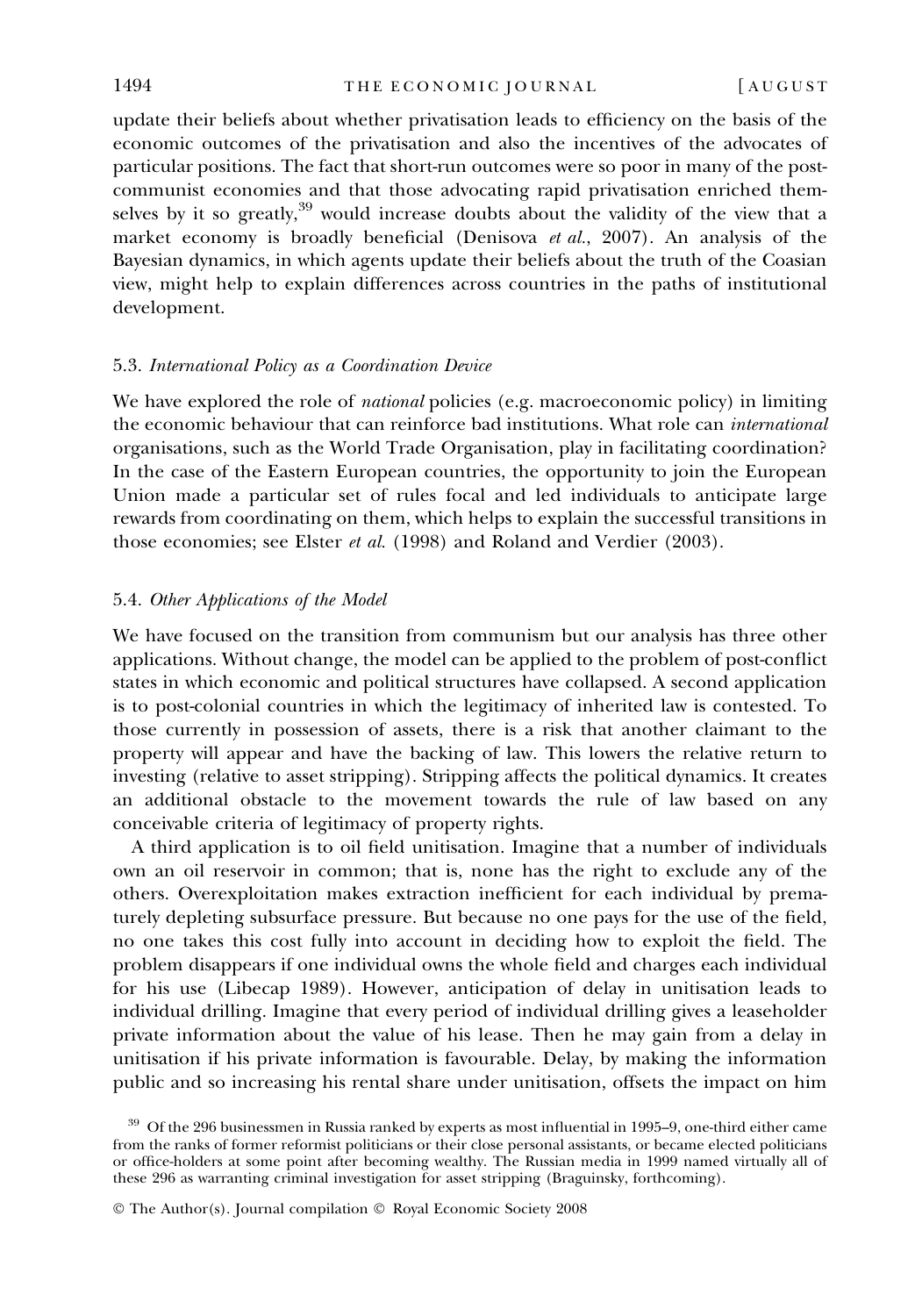of the damage to the reservoir. This can lead to opposition to unitisation, period after period.

We hope that some of these issues will be pursued in future research.

### Appendix

We use the following property of the economic switch line in the proof of Proposition 1.

Lemma.  $(g - z)V_L - g\bar{s}(x, \theta_a; \lambda) + z\bar{b}(x) \ge 0$ 

Proof of Lemma. Rearranging terms in (8) and using (10) gives

$$
(g-z)V_L = \frac{\bar{s}(x,\theta_a;\lambda) - \bar{b}(x) - (1-\pi)[g\bar{s}(x,\theta_a;\lambda) - z\bar{b}(x)]}{\pi(x)}.
$$
\n(8')

By substituting for  $(g-z)V_L$  from  $(8')$  and rearranging terms, we can write the left-hand side of the lemma as

$$
(g-z)V_L - g\overline{s}(x,\theta_a;\lambda) + z\overline{b}(x) = \frac{1}{\pi}(1-g)(1-z)\left[\frac{\overline{s}(x,\theta_a;\lambda)}{1-z} - \frac{\overline{b}(x)}{1-g}\right] = (g-z)[V_L - V_N(x)]
$$

where the last expression is obtained by substituting for  $\bar{b}/(1-g)$  from (11) and for  $\bar{s}/(1-z)$ from (12) and by recognising that  $V_N(x) \equiv S_N(x, \theta_a; \lambda)$ . Since  $g > z$  and  $V_L \geq V_N(x)$ , the Lemma is proved.

The World Bank Columbia University and NBER

Submitted: 23 March 2003 Accepted: 17 October 2007

## References

- Acemoglu, D., Johnson, S, and Robinson, J. (2002). 'Reversal of fortune: geography and institutions in the making of the modern world income distribution', *Quarterly Journal of Economics*, vol. 118, pp. 1231–94.
- Acemoglu, D., Johnson, S. and Robinson, J. (2005). 'Institutions as the fundamental cause of long-run growth', in (P. Aghion and S. Durlauf, eds), Handbook of Economic Growth, pp. 385-46, Amsterdam: North-Holland.
- Acemoglu, D. and Robinson, J. (2000). 'Political losers as a barrier to economic development', American Economic Review Papers and Proceedings, pp. 126–30.
- Acemoglu, D. and Robinson, J. (2006). Economic Origins of Dictatorship and Democracy, Cambridge: Cambridge University Press.
- Adsera, A. and Ray, D. (1998). 'History and coordination failure', *Journal of Economic Growth*, vol. 3(3), pp. 267– 76.
- Allen, R. (1982). 'The efficiency and distributional consequences of 18th century enclosures', ECONOMIC Journal, vol. 92, pp. 937–53.
- Atanasov, V., Black, B., Ciccotello, C. and Gyoshev, S., (2007). 'How does law affect finance? An examination of financial tunneling in an emerging market, ECGI - Finance Working Paper No. 123/2006; available at http://ssrn.com/abstract=902766.
- Basu, K. (1997). 'On misunderstanding government: an analysis of the art of policy advice', Economics and Politics, vol. 9(3), pp. 231–50.
- Basu, K. (2000). Prelude to Political Economy: A Study of the Social and Political Foundations of Economics, Oxford: Oxford University Press.
- Belka, M., Krajewski, S. and Pinto, B. (1993). 'Transforming state enterprises in Poland', Brookings Papers on Economic Activity, vol. 24(1), pp. 213–70.
- Besley, T. and Coate, S. (1998). 'Sources of inefficiency in a representative democracy: a dynamic analysis', American Economic Review, vol. 88(1), pp. 139–56.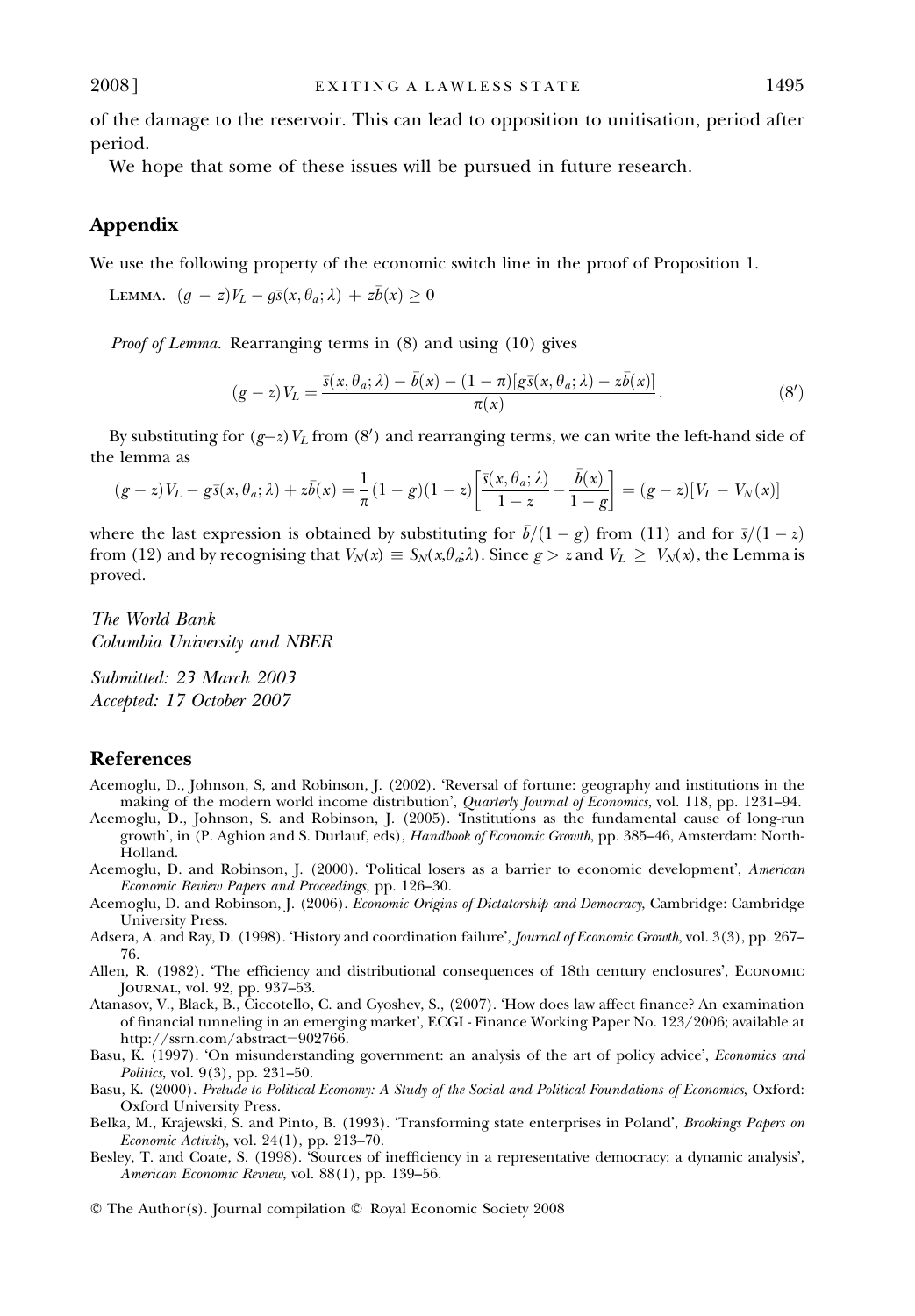- Biais, B. and Perotti, E. (2002). 'Machiavellian underpricing', *American Economic Review*, vol. 92, pp. 240–58.
- Black, B., Kraakman, R. and Tarassova, A. (2000). -Russian privatization and corporate governance: what went wrong?', Stanford Law Review, vol. 52, pp. 1731-801.
- Boycko, M., Shleifer, A. and Vishny, R. (1995). Privatizing Russia, Cambridge, MA: MIT Press.
- Braguinsky, S. (forthcoming). 'Post-communist oligarchs in Russia: quantitative analysis', Journal of Law and Economics.
- Braguinsky, S. and Myerson, R. (2007). 'A macroeconomic model of Russian transition: the role of oligarchic property rights', Economics of Transition, vol. 15 (1), pp. 77-107.
- Chang, R. (2006). 'Electoral uncertainty and the volatility of international capital flows'. NBER Working Paper No W12448.
- Coulloudon, V. (2002). 'Russia's distorted anticorruption campaigns', in (S. Kotkin and A. Sajó, eds), *Politica* Corruption in Transition: A Skeptic's Handbook, pp. 187–205 Budapest; New York: Central European University Press.
- Denisova, I., Eller, M., Frye, T. and Zhuravskaya, E. (2007). 'Who wants to revise privatization and why? Evidence from 28 post-communist countries, CEPR Discussion Paper No. 6603.
- Dewatripont, M. and Roland, G. (1995). 'The design of reform packages under uncertainty', American Economic Review, vol. 85(5), pp. 1207–23.
- Dixit, A. (2004). Lawlessness and Economics: Alternative Modes of Governance, Princeton: Princeton University Press.
- Djankov, S. and Murrell, P. (2002). 'Enterprise restructuring in transition: a quantitative survey', *Journal of* Economic Literature, vol. 40 (3), pp. 739–92.
- Dyck, A. (2001). 'Privatization and corporate governance: principles, evidence, and future challenges', World Bank Research Observer, vol. 16(1), pp. 59–84.
- Elster, J. (2004). Closing the Books: Transitional Justice in Historical Perspective, Cambridge: Cambridge University Press.
- Elster, J., Offe, C. and Preuss, U. (1998). Institutional Design in Post-communist Societies: Rebuilding the Ship at Sea, New York: Cambridge University Press.
- Engerman, S. L. and Sokoloff, K.L. (1997). 'Factor endowments, institutions, and differential paths of growth among new world economies: a view from economic historians of the United States, in (S. Haber, ed.), How Latin America Fell Behind: Essays on the Economic Histories of Brazil and Mexico, 1800–1914, pp, Stanford, CA: Stanford University Press.
- Engerman, S. L. and Sokoloff, K.L. (2003). -Institutional and non-institutional explanations of economic differences', NBER Working Paper No. 9989.
- Fisman, R. and Miguel, E. (2006). -Cultures of corruption: evidence from diplomatic parking tickets, NBER Working Paper No. 12312.
- Fish, M. (1994). Democracy from Scratch: Opposition and Regime in the New Russian Revolution, Princeton: Princeton University Press.
- Freeland, C. (2000). Sale of the Century: Russia's Wild Ride from Communism to Capitalism, New York: Crown Publishers.
- Frydman, R., Gray, C., Hessel, M. and Rapaczynski, A. (1999). 'When does privatization work? The impact of private ownership on corporate performance in the transition economies', Quarterly Journal of Economics, vol.  $114(4)$ , pp.  $1153-91$ .
- Frye, T. (2006). 'Original sin, good works, and property rights in Russia', World Politics, vol. 58(4), pp. 479–504.
- Goldman, M. (2003). The Piratization of Russia: Russian Reform Goes Awry, London: Routledge.
- Graham, T. (2002). 'Fragmentation of Russia', in (A.C. Kuchins, ed.), *Russia after the Fall*, pp. 39–61, Washington, DC: Carnegie Endowment for International Peace.
- Gray, C. and Hendley, K. (1997). 'Developing commercial law in transition economies: examples from Hungary and Russia', in (J. Sachs and K. Pistor, eds.), The Rule of Law and Economic Reform in Russia, pp. 139–64, Boulder Co: Westview Press.
- Greif, A. (1994). 'Cultural beliefs and the organization of society: a historical and theoretical reflection on collectivist and individualist societies', Journal of Political Economy, vol. 102(5), pp. 912-50.
- Grigoriev, L. (1992). 'Ulterior property rights and privatization: even God cannot change the past', in (A. Aslund, ed.), The Post-Soviet Economy: Soviet and Western Perspectives, pp. 196–208, New York: St. Martin's Press.
- Grzymala-Busse, A. (2003). Political competition and the politicization of the state in East Central Europe', Comparative Political Studies, vol. 36(8), pp. 1123–47.
- Hoff, K. (2003). -Can privatization come too soon? Politics after the big bang in post-communist societies, in (R. Arnott, B. Greenwald, R. Kanbur, and B. Nalebuff, eds.), Economics for an Imperfect World, pp. 549–65, Cambridge, MA: MIT Press.
- Hoff, K. and Stiglitz, J. (2004a). -After the big bang: obstacles to the emergence of the rule of law in postcommunist societies', American Economic Review, vol. 94(3), pp. 753-63.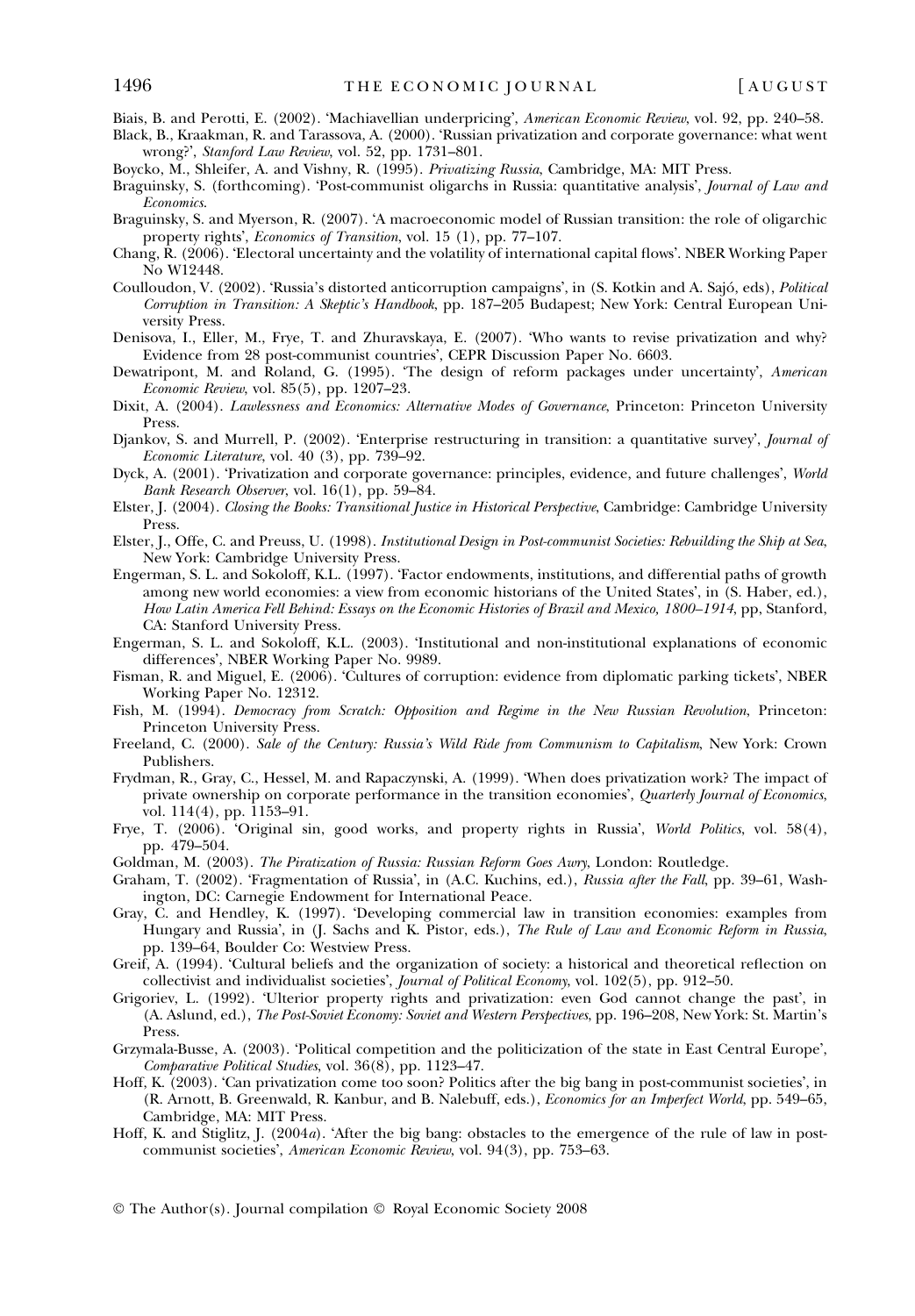- Hoff, K. and Stiglitz, J. (2004*b*). 'The transition process in post-communist societies: towards a political economy of property rights'. in (B. Tungodden, N. Stern, and I. Kolstad, eds.), Towards Pro-poor Policies – Aid, Institutions, and Globalization, pp. 231–45, New York: Oxford University Press (for the World Bank).
- Holmes, S. (2002). 'Simulations of power in Putin's Russia', in (A.C. Kuchins, ed.), *Russia After the Fall*, pp. 79– 89, Washington, DC: Carnegie Endowment for International Peace.
- Holmes, S. (2003). 'Lineages of the rule of law', in (J.M. Maravall and A. Przeworski, eds.), *Democracy and the* Rule of Law, pp. 19–61, Cambridge: Cambridge University Press.
- Johnson, S., Kaufmann, D. and Shleifer, A. (1997). 'The unofficial economy in transition', *Brookings Papers on* Economic Activity, vol. 2, pp. 159–221.
- Kolodko, G.W. (2000). From Shock to Therapy: The Political Economy of Post-socialist Transformation, Oxford: Oxford University Press.

Kotkin, S. (2001). Armageddon Averted: The Soviet Collapse 1970-2000, New York: Oxford University Press.

Krugman, P. (1991), 'History vs. expectations', *Quarterly Journal of Economics*, vol. 106, pp. 651–67.

- Libecap, G. (1989). Contracting for Property Rights, Cambridge: Cambridge University Press.
- Maravall, J.M. and Przeworski, A. (2003). Democracy and the Rule of Law, Cambridge: Cambridge University Press.
- McFaul, M. (1995). 'State power, institutional change, and the politics of privatization in Russia', *World Politics*, vol. 47(2), pp. 210–43.
- McMillan, J. (2002). Reinventing the Bazaar, New York: W. W. Norton.
- Megginson, W. (2005). The Financial Economics of Privatization, New York: Oxford University Press.
- Nagy, P.M. (2000). The Meltdown of the Russian State, Northampton, MA: Edward Elgar.
- North, C. (1981), Structure and Change in Economic History, New York: W. W. Norton and Company.
- O'Donnell, G., Schmitter, P. and Whitehead, L. (1986), Transitions from Authoritarian Rule, Baltimore, MD.: Johns Hopkins University Press.
- Pistor, K. (1999). 'Supply and demand for law in Russia', *East European Constitutional Review*, vol. 8(4), pp. 105–8.
- Qian, Y. (1999). 'The institutional foundations of China's market transition', in (B. Pleskovic and J.E. Stiglitz), Annual World Bank Conference in Development Economics 1999, pp. 377–98, Washington DC: World Bank.
- Rajan, R. (2007). 'The persistence of underdevelopment: constituencies and competitive rent preservation'. Department of Economics, University of Chicago, manuscript.

Rajan, R. and Zingales, L. (2003). Saving Capitalism from the Capitalists, New York: Crown Business.

- Reddaway, P. and Glinski, D. (2001), The Tragedy of Russia's Reforms: Market Bolshevism Against Democracy, Washington, DC: United States Institute of Peace Press.
- Rodrik, D. (1993). 'The positive economics of policy reform', American Economic Review Papers and Proceedings, vol. 83(2), pp. 356–61.
- Rodrik, D.ed., (2003). In Search of Prosperity: Analytical Narratives of Economic Governance, Princeton: Princeton University Press.
- Roland, G. (1994). 'On the speed and sequencing of privatization and restructuring', ECONOMIC JOURNAL, vol. 104 (Sept.), pp. 1158–68.
- Roland, G. and Verdier, T. (2003). 'Law enforcement and transition', European Economic Review, vol. 47(4), pp. 669–85.
- Shleifer, A. and Treisman, D. (2000). Without a Map: Political Tactics and Economic Reform in Russia, Cambridge, MA: MIT Press.
- Smith, A. [1759](1976). The Theory of Moral Sentiments, D. D. Raphael and A. L. Macfie, eds., Oxford: Oxford University Press.
- Sonin, K. (2003). 'Why the rich may favor poor protection of property rights', Journal of Comparative Economics, vol. 31(4), pp. 715–31.
- Sperling, V. (2000). Building the Russian State: Institutional Crisis and the Quest for Democratic Governance, Boulder, Co: Westview Press.
- Stiglitz, J. E. (2000). 'Whither reform? Ten years of the transition', in (B. Pleskovic and J.E. Stiglitz), Annuai World Bank Conference in Development Economics 1999, pp. 27–56, Washington DC: World Bank.
- Varese, F. (2001). The Russian Mafia: Private Protection in a New Market Economy, Oxford: Oxford University Press.
- Weingast, B.R. (1997). 'The political foundations of democracy and the rule of law', American Political Science Review, vol. 91(2), pp. 245–63.
- Weitzman, M.L. (1974). 'Free access vs. private ownership as alternative systems for managing common property, Journal of Economic Theory, vol. 8, pp. 225.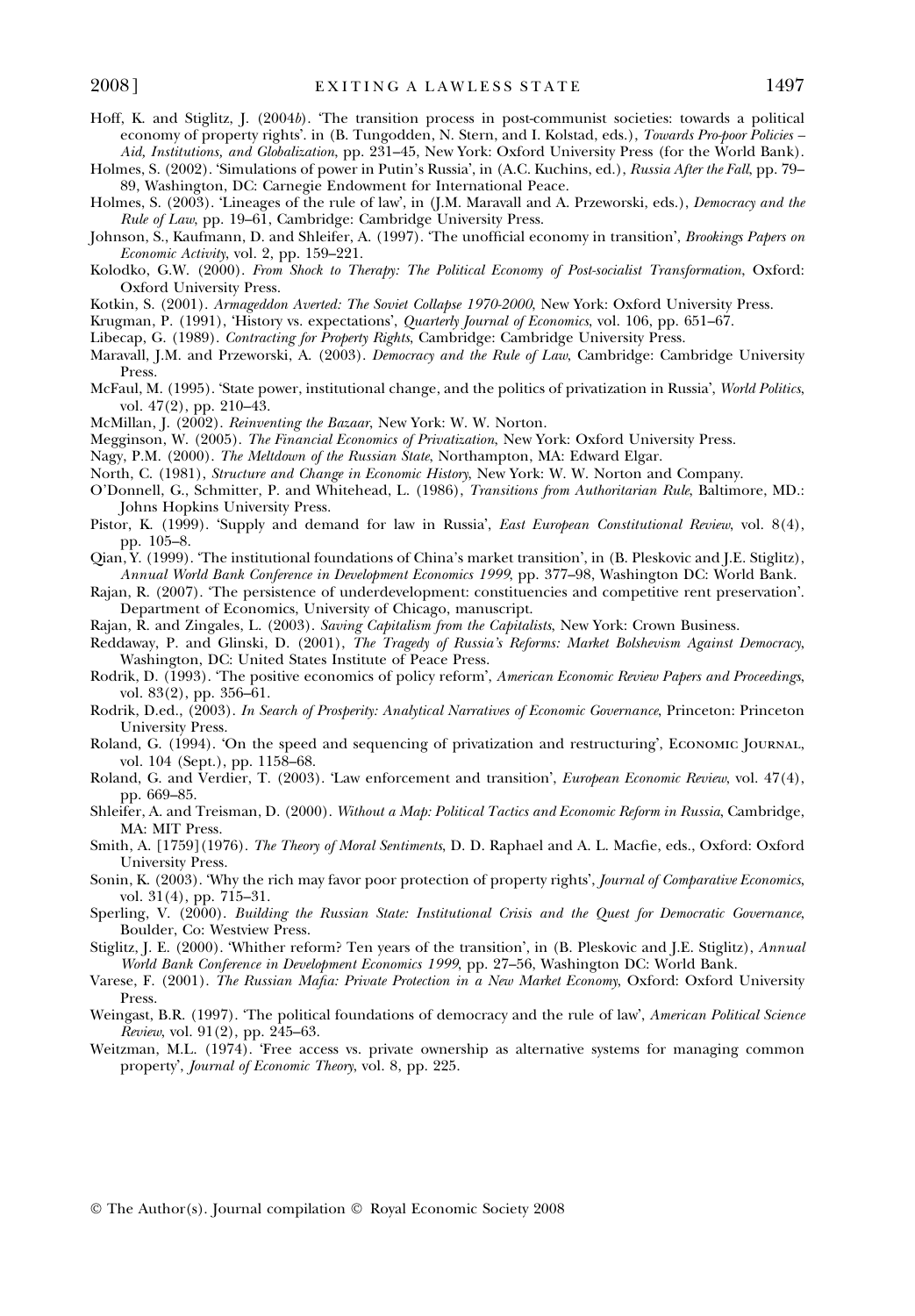Copyright of Economic Journal is the property of Blackwell Publishing Limited and its content may not be copied or emailed to multiple sites or posted to a listserv without the copyright holder's express written permission. However, users may print, download, or email articles for individual use.